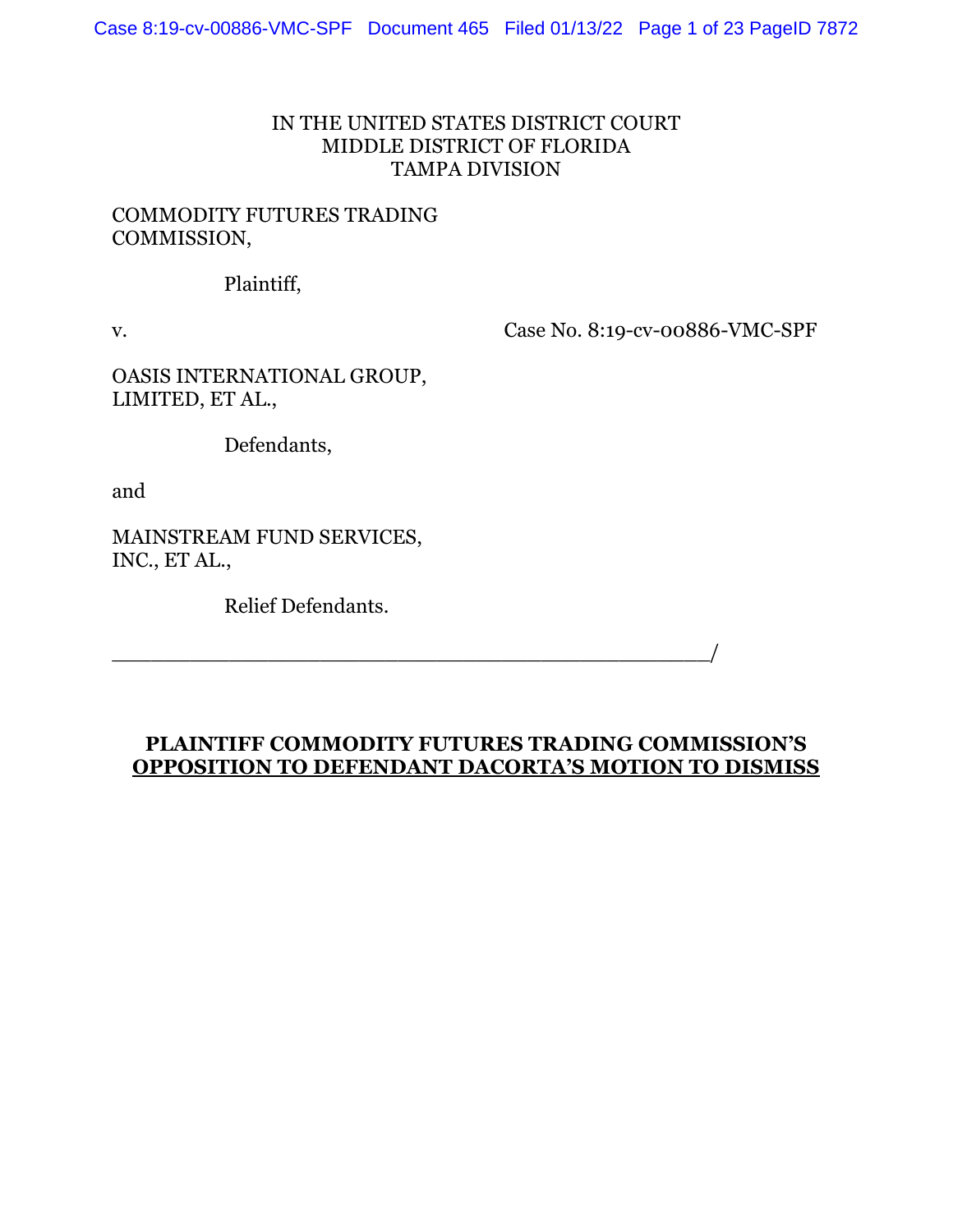On June 12, 2019, the Commodity Futures Trading Commission ("CFTC") filed its First Amended Complaint for Injunctive Relief, Civil Monetary Penalties, Restitution, Disgorgement, and Other Equitable Relief ("Complaint") (Dkt. 110) against Defendant Michael DaCorta, Oasis International Group, Limited ("OIG") and Oasis Management, LLC ("OM"), among others, alleging violations of the Commodity Exchange Act ("Act") and CFTC Regulations ("Regulations"). Specifically, the Complaint alleged that DaCorta and others engaged in a fraudulent scheme to solicit and misappropriate money from over 700 U.S. residents (the "pool participants") for pooled investments in retail foreign currency contracts in two commodity pools—Oasis Global FX, Limited ("OGFXL") and Oasis Global FX, SA ("OGFXS") (collectively, the "Oasis Pools").

This matter has been stayed and administratively closed since July 12, 2019 (*see* Dkt. 179, 215, 282, 353, 417) (initial order granting stay together with subsequent extensions, collectively referred to as the "Stay Order"). Despite the Stay Order currently in effect, on December 16, 2021, Defendant DaCorta filed a Motion to Dismiss (Dkt. 454) based on five grounds: (1) for lack of subject matter jurisdiction under Fed. R. Civ. P. 12(1), (2) for failure to state a claim under Fed. R. Civ. P.  $12(b)(6)$ , (3) for involuntary dismissal under Fed. R. Civ. P.  $41(b)$ , (4) as frivolous, and (5) for violations of Fed. R. Civ. P. 11(b)(2). The CFTC respectfully submits that Defendant DaCorta's Motion to Dismiss should be denied on all five grounds.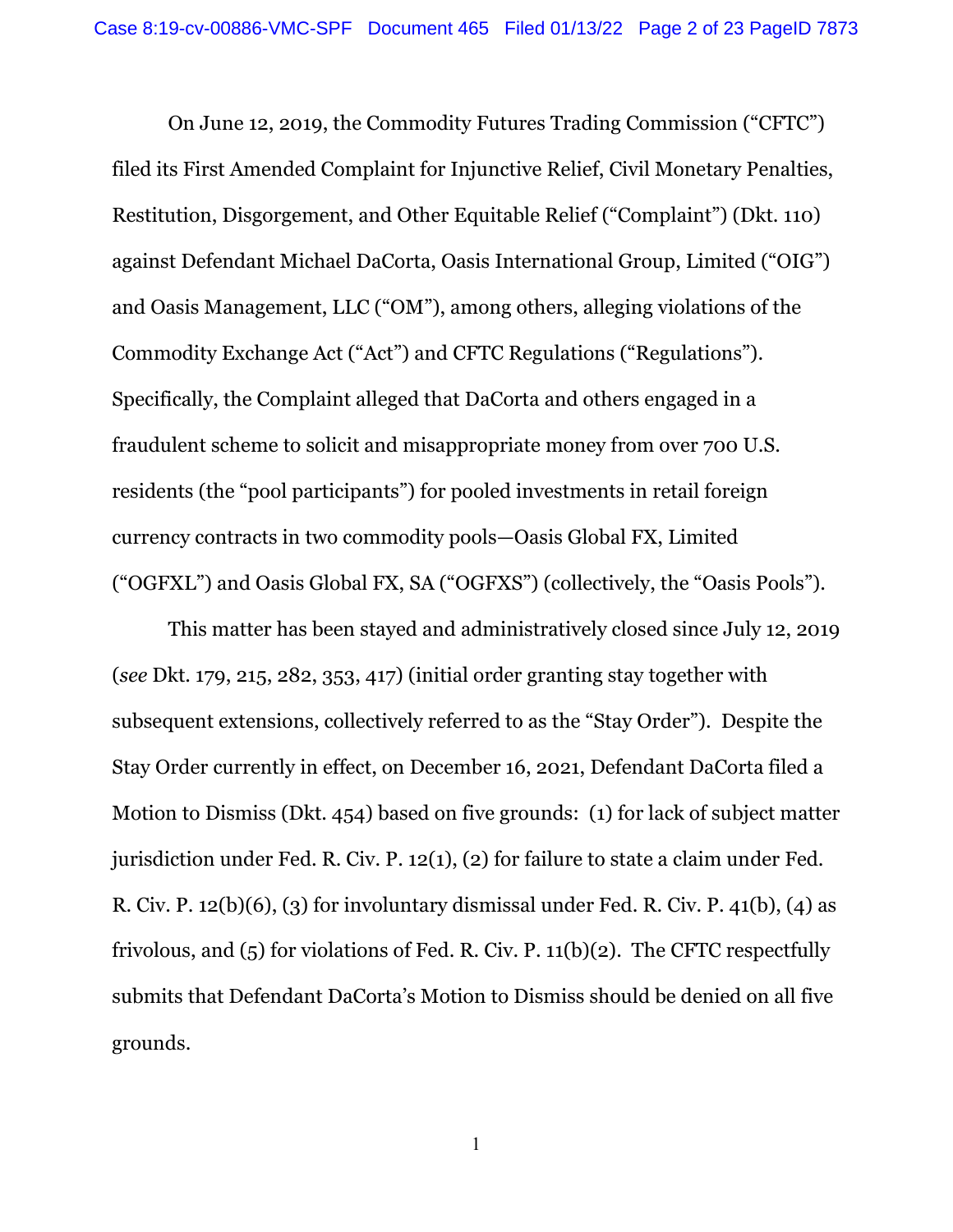### **I. This Court Has Subject Matter Jurisdiction Over Violations of the Act and Regulations.**

Federal courts have subject matter jurisdiction over matters brought by the

CFTC for violations of the Act and Regulations, as alleged in the Complaint:

• The Court has jurisdiction of this action pursuant to 28 U.S.C. § 1331 (codifying federal jurisdiction) and 28 U.S.C. § 1345 (providing that district courts have original jurisdiction over civil actions commenced by the United States or by any agency expressly authorized to sue by Act of Congress). In addition, Section 6c(a) of the Act, 7 U.S.C. § 13a-1(a), authorizes the Commission to seek injunctive and other relief against any person whenever it shall appear to the Commission that such person has engaged, is engaging, or is about to engage in any act or practice constituting a violation of any provision of the Act, or any rule, regulation, or order thereunder. Section  $2(c)(2)(C)$  of the Act, 7 U.S.C. §  $2(c)(2)(C)$ , subjects the forex solicitations and transactions at issue in this action to, *inter alia*, sections 4b and 4*o* of the Act, 7 U.S.C. §§ 6b, 6*o*, as further described below.

Dkt. 110 ¶ 8. "Rule 12(b)(1) concerns the subject-matter jurisdiction of *this Court*, not an administrative agency bringing suit before it." *CFTC v. Vision Financial Partners*, 190 F.Supp.3d 1126, 1127-28 (S.D. Fla. 2016). Because 28 U.S.C. § 1331 confers upon district courts "all civil actions arising under the Constitution, laws, or treaties of the United States," this Court has subject matter jurisdiction over this case. *See id*. at 1128 (finding court has subject matter jurisdiction over complaint brought by CFTC and alleging violations of the Commodity Exchange Act, a federal statute). "Even though the parties dispute whether the Act ultimately applies, jurisdiction lies unless the claims under the Act 'clearly appear[] to be immaterial and made solely for the purpose of obtaining jurisdiction or where such a claim is wholly insubstantial and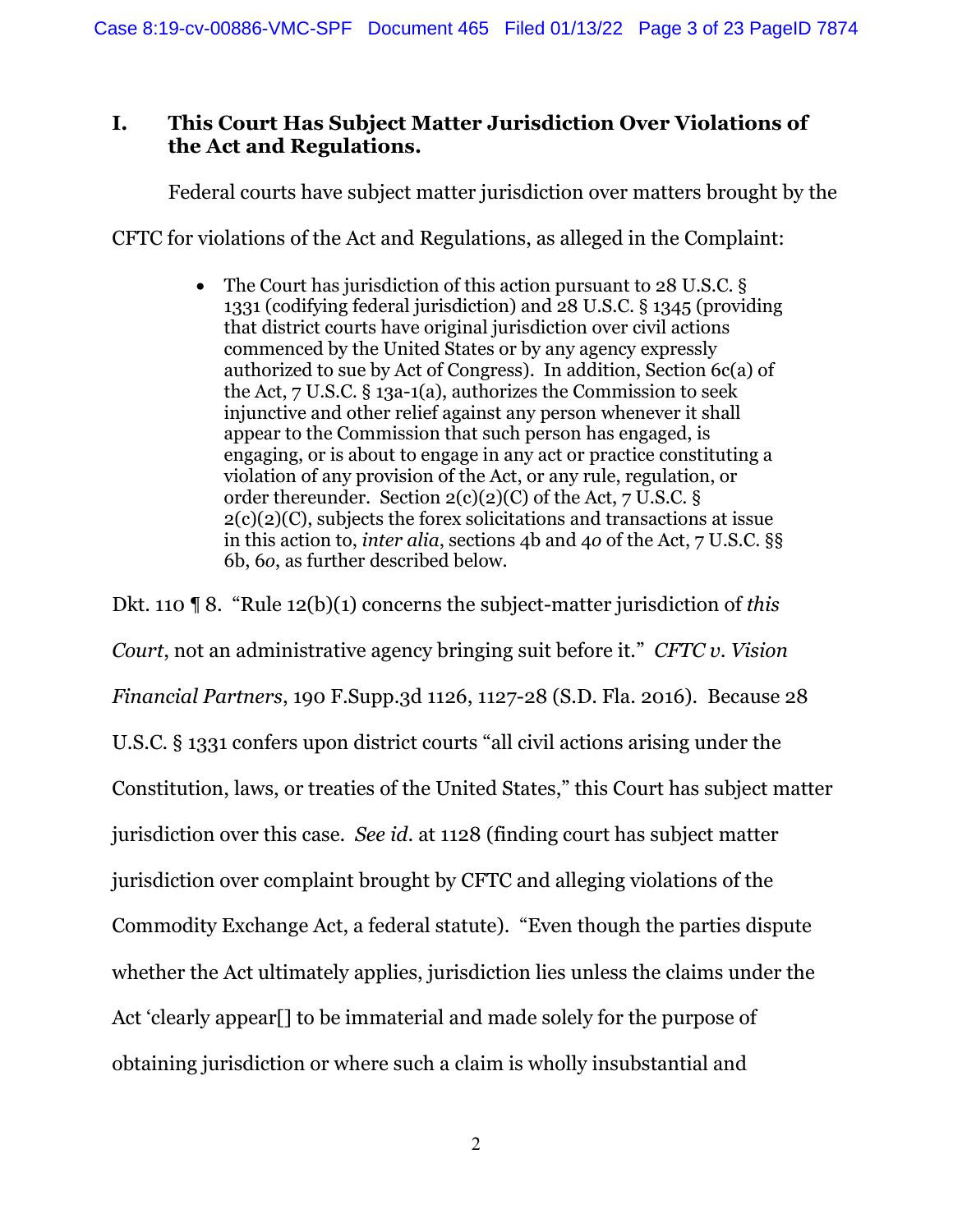frivolous.'" *Id*. (citing *Bell v. Hood*, 327 U.S. 678, 682-83 (1946)). This court therefore has subject matter jurisdiction over the present claims.

The CFTC also has jurisdiction over its claims against Defendant DaCorta. DaCorta argues that "[b]ecause OIG was an eligible contract participant, [p]er 7 U.S.C.  $\S 2(c)(2)(B)(i)(II)$  the CFTC lacked jurisdiction over the operations of OIG." Dkt. 454 ¶ 63. But under the section referenced by DaCorta, "the Commission *shall have jurisdiction over*, an agreement, contract, or transaction *in foreign currency* that . . .is offered to, or entered into with, *a person that is not an eligible contract participant*, except under circumstances not relevant here. 7 U.S.C.  $\S 2(c)(2)(B)(i)(II)$  (emphasis added). In the Complaint, the CFTC sufficiently alleges that the pool participants were not ECPs:

- In soliciting participants for the Oasis Pools, Defendants made no attempt to determine whether these participants were ECPs as defined under 7 U.S.C. § 1a(18), and upon information and belief many, if not all, of the pool participants are not ECPs. *See* Dkt. 110 ¶ 90.
- OIG, OM, and Satellite Holdings solicited and/or accepted funds for a pooled investment vehicle that is not an ECP and that engages in transactions described in 7 U.S.C. §  $2(c)(2)(C)$ , other than on or subject to the rules of a designed contract market ("retail forex transactions"). *See* Dkt. 110 ¶ 102.

Further, as it applies to the CFTC's jurisdiction over foreign currency, the definition of an ECP under 7 U.S.C. § 1a(18) *excludes* commodity pools *in which any participant is not otherwise an ECP*. 7 U.S.C. § 1a(18)(A)(iv). As stated above, the Complaint sufficiently alleges that most, if not all, participants in the Oasis Pools were not ECPs. Therefore, in addition to this Court having subject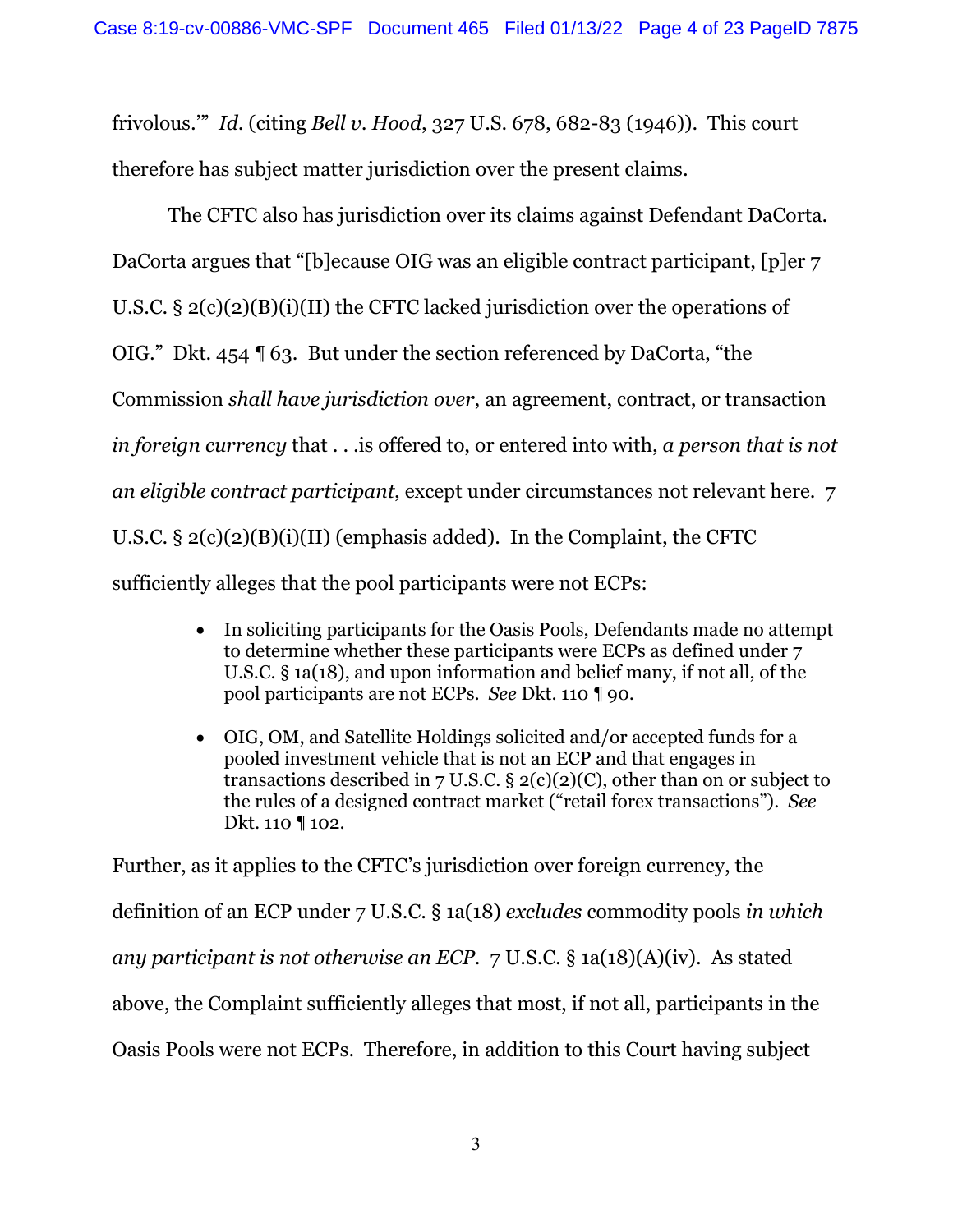matter jurisdiction over the Complaint, the CFTC also has jurisdiction for its claims against the Defendants, including DaCorta.

Finally, in support of his motion to dismiss under 12(b)(1) for lack of subject matter jurisdiction, DaCorta also argues that the CFTC failed to identify a "debtor" in its Complaint, that DaCorta has not hindered or defrauded the United States, or evaded service of process, and other arguments also not relevant to subject matter jurisdiction. *See* Dkt. 454 ¶ 67. No such requirements exist to establish subject matter jurisdiction of this Court and DaCorta has identified no such requirements; this court has subject matter jurisdiction over violations of the Act and Regulations, as alleged in the Complaint.

#### **II. The Complaint States a Claim for All Five Counts Alleged Against DaCorta.**

In its over fifty page Complaint, the CFTC has alleged numerous, specific, and certainly sufficient factual allegations to support all five of its asserted violations of the Act and Regulations against Defendant DaCorta. "Importantly, a complaint must be liberally construed, assuming the facts alleged therein as true and drawing all reasonable inferences from those facts in the plaintiff's favor." *CFTC v. Vision Financial Partners*, 190 F.Supp.3d 1126, 1127-28 (S.D. Fla. 2016) (citing *Bell Atl. Corp. v. Twombly*, 550 U.S. 544, 555 (2007)). A complaint "should not be dismissed simply because the court is doubtful that the plaintiff will be able to prove all of the necessary factual allegations. *Id*. In fact, a well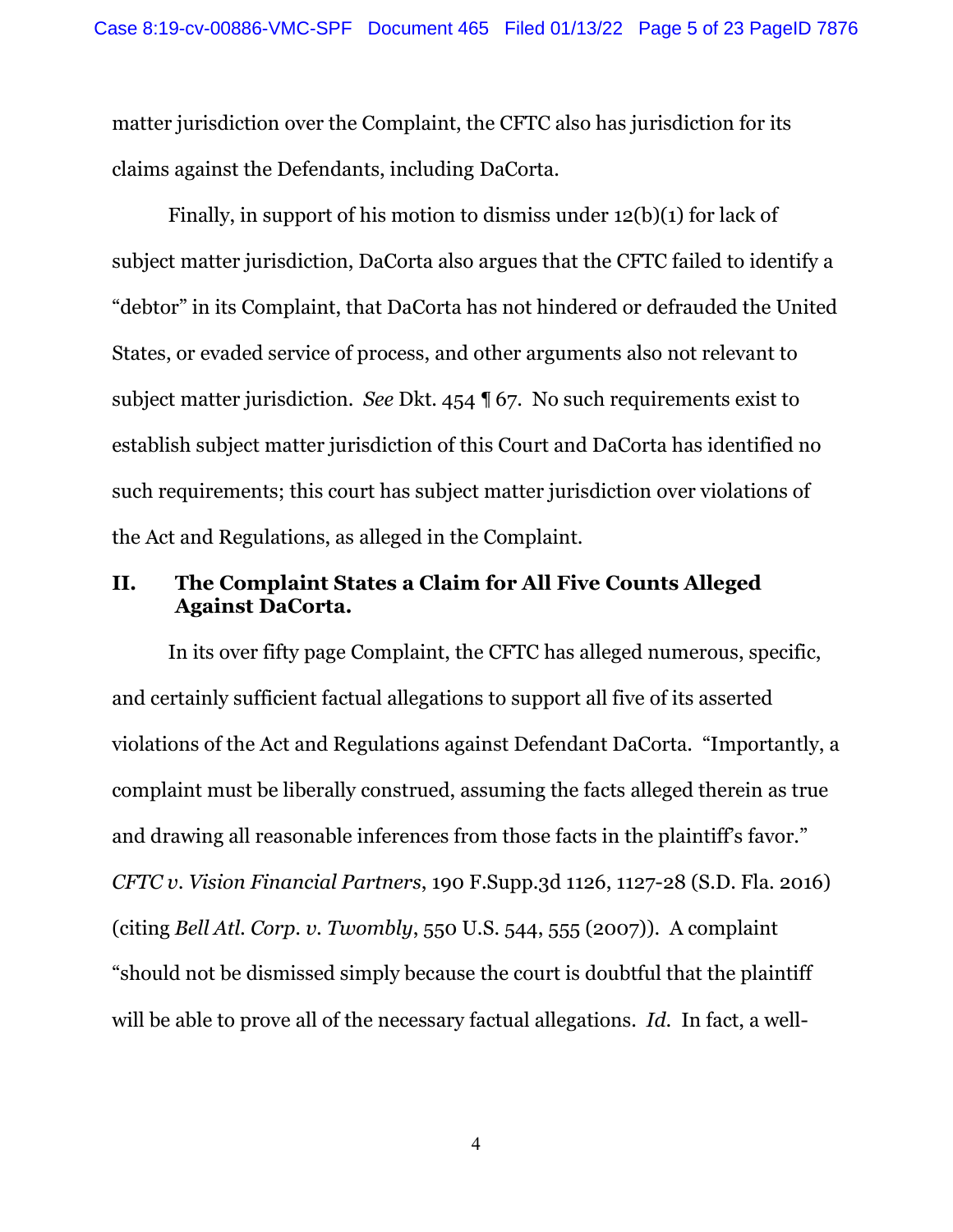pleaded complaint will survive a motion to dismiss "even if it appears that a recovery is very remote and unlikely." *Id*.

While Defendant DaCorta does not clearly argue that the CFTC did not allege sufficient facts to support its various claims—but instead that he disagrees with the facts alleged by the CFTC—this opposition will attempt to address specific arguments, where articulated, in turn. The counts alleged in the Complaint are supported by specific, concrete, allegations of Defendant DaCorta's violations of the Act and Regulations. Defendant DaCorta has made no argument for why these factual allegations—if taken as true as they must be under Rule 12(b)(6)—would not support the causes of action asserted by the CFTC. The CFTC therefore respectfully requests that the Court deny Defendant DaCorta's Motion to Dismiss under Rule 12(b)(6) in its entirety.

## **A. The Complaint Alleges Sufficient Facts To Establish That DaCorta Engaged in Retail Forex Transactions So As To State a Claim for Violation of 7 U.S.C. § 6b and 17 C.F.R. § 5.2(b).**

With respect to Count One of the Complaint, DaCorta's sole argument is that he did not violate 7 U.S.C. §6b "[b]ecause no contract of sale of any commodity for future delivery or swap was ever made" (Dkt. 454 ¶ 76), nor did he violate Regulation 5.2(b) because DaCorta "did not operate, promote, or otherwise engage in retail [f]orex transactions" (*id*. ¶ 78).

As a first matter, 7 U.S.C. § 2(c)(2)(C) grants the CFTC jurisdiction over forex transactions that are entered into (1) with "a person that is not an eligible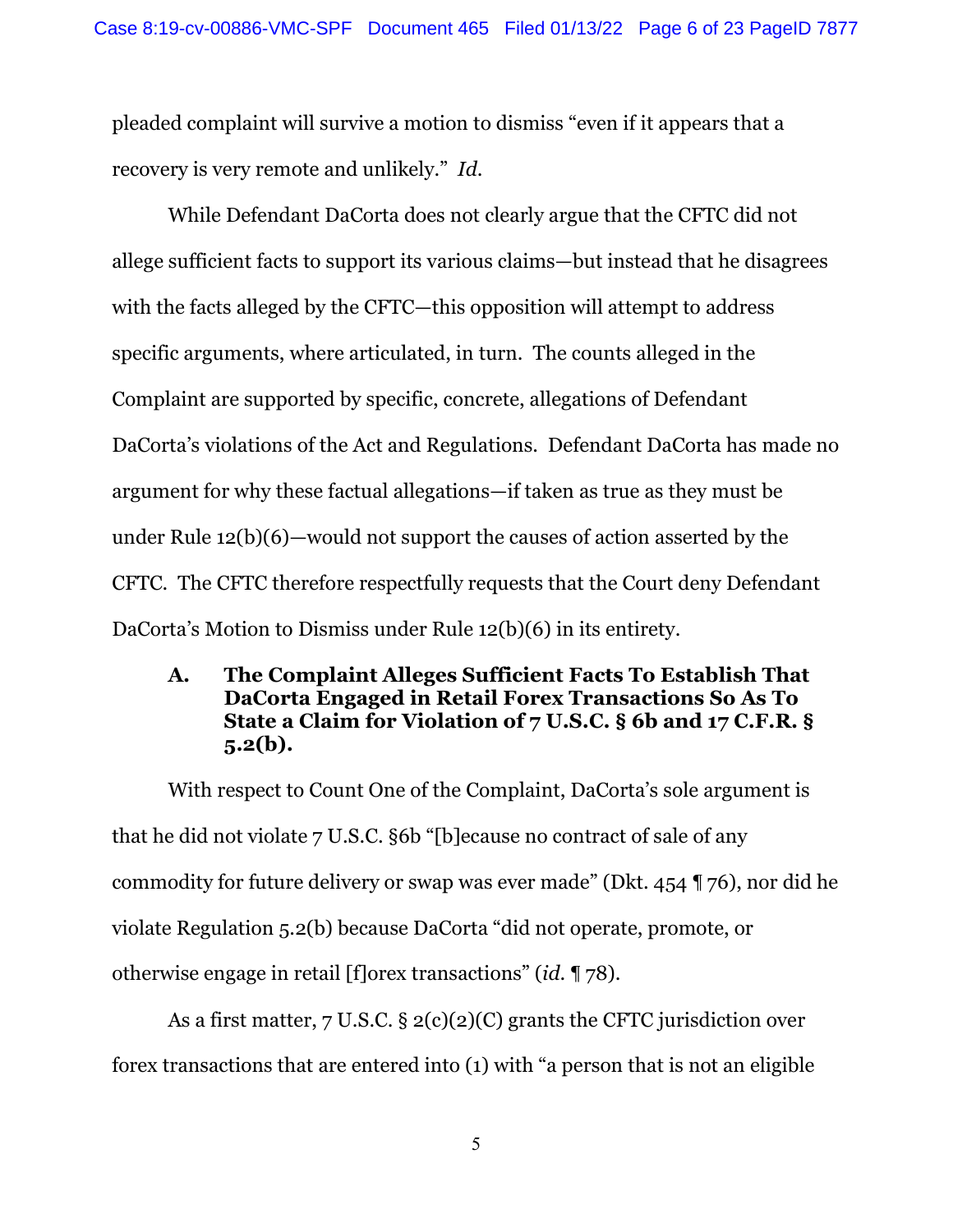contract participant" or one of a list of enumerated persons, (2) are "offered, or entered into, on a leveraged or margined basis, or financed by the offeror, the counterparty, or a person acting in concert with the offeror or counterparty on a similar basis," and (3) do not result in delivery within two days or create an enforceable obligation to make or take delivery.

The Complaint alleges that DaCorta and the other defendants engaged in forex transactions:

- Of the approximate \$75 million Defendants received from pool participants during the Relevant Period, Defendants deposited only \$21 million into forex trading accounts in the names of the Oasis Pools, all of which has been lost trading forex. Dkt. 110 ¶ 3.
- Pool funds transferred to a forex trading account in the name of OGFXL (Dkt. 110 ¶ 28) and pool funds transferred to a forex trading account in the name of OGFXS (*id*.) both lost money trading forex.
- In or around April 2015, Defendant Joseph Anile opened a forex trading account at a UK forex broker, transferred approximately \$1,650,000 to that account, and DaCorta used those funds to engage in forex trading. Dkt. 110 | 38.
- In or around December 2016, Anile opened another forex trading account at the UK forex broker, which received deposits totaling \$19,625,000, and DaCorta used those funds to engage in forex trading. Dkt. 110 ¶ 39.
- Through the OGFXL and OGFXS accounts, Defendants engaged in forex transactions on a leveraged or margined basis that did not result in delivery within two days or otherwise create an enforceable obligation to deliver between a seller and buyer that have the ability to deliver and accept delivery, respectively, in connection with their line of business. Dkt. 110 ¶ 40.
- DaCorta explained that the Oasis Pools made money trading forex by capturing the bid/ask spread (Dkt. 110 ¶ 48(d)) and DaCorta said pool funds would only be used for forex trading (*id*. ¶ 48(h)).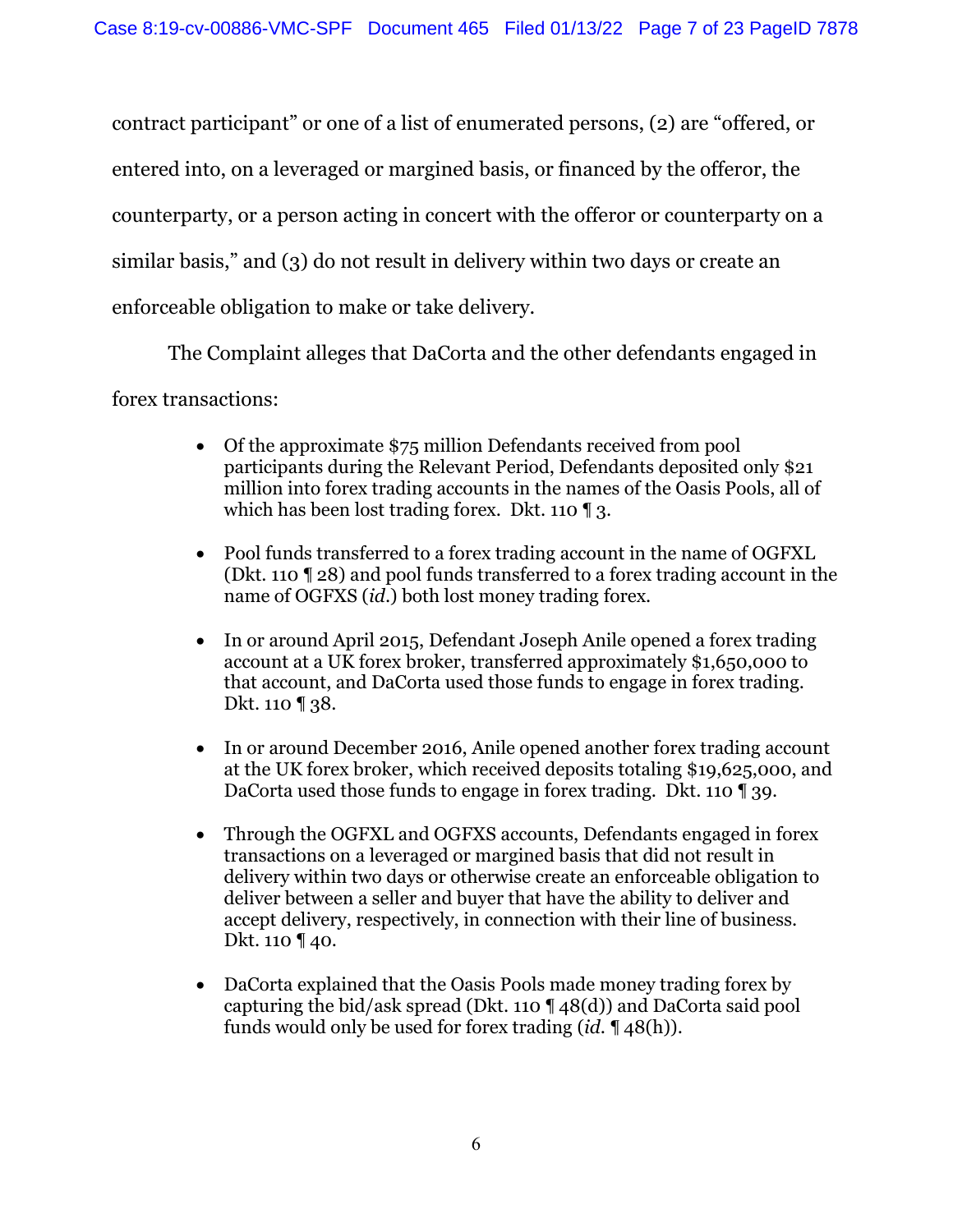The Complaint also alleges that the pool participants were not eligible

contract participants, or ECPs:

• In soliciting pool participants for the Oasis Pools, Defendants made no attempt to determine if they were ECPs as defined in Section 1a(18) of the Act, 7 U.S.C. § 1a(18), and upon information and believe many, if not all, of the pool participants are not ECPs. *See* Dkt. 110 ¶ 90.

Finally, the Complaint alleges that DaCorta engaged in forex transactions

on a leveraged or margined basis that did not result in delivery within two days:

- Through OGFXS and OGFXL, Defendants engaged in forex transactions on a leveraged or margined basis that did not result in delivery within two days or otherwise create an enforceable obligation to deliver between a seller and buyer that have the ability to deliver and accept delivery, respectively, in connection with their line of business. The trades were leveraged 100:1, which means that the Oasis Pools could trade forex contracts valued at one hundred times the amount of cash in the OGFXL and OGFXS trading accounts. Dkt. 110 ¶ 40.
- The forex trades in the Oasis accounts had a 100:1 leverage ratio and carried a high degree of risk. In fact, the Oasis Pools could rapidly lose all the funds deposited into the forex accounts and lose more than what was initially deposited. Dkt. 110 ¶ 75.

Under 7 U.S.C.  $\S 2(c)(2)(C)(iv)$ , Section 4b of the Act applies to the forex

transactions as alleged in the Complaint "as if" they were a contract of sale of a commodity for future delivery. Further, Section 4b is not restricted in its application to instances of fraud or deceit "in" orders to make or the making of contracts. *Hirk v. Agri-Research Council, Inc.,* 561 F.2d 96, 103-04 (7th Cir. 1977). "Rather, Section 4[b] encompasses conduct 'in or in connection with' futures transactions." *Id*. This includes conduct where, as here, promissory notes are given to secure funds used to trade forex. *CFTC v. Gresham*, No. 3:09- CV-75, 2011WL 8249266, at \*3 (N.D. Ga. Sept. 8, 2011) (ruling that Section 4b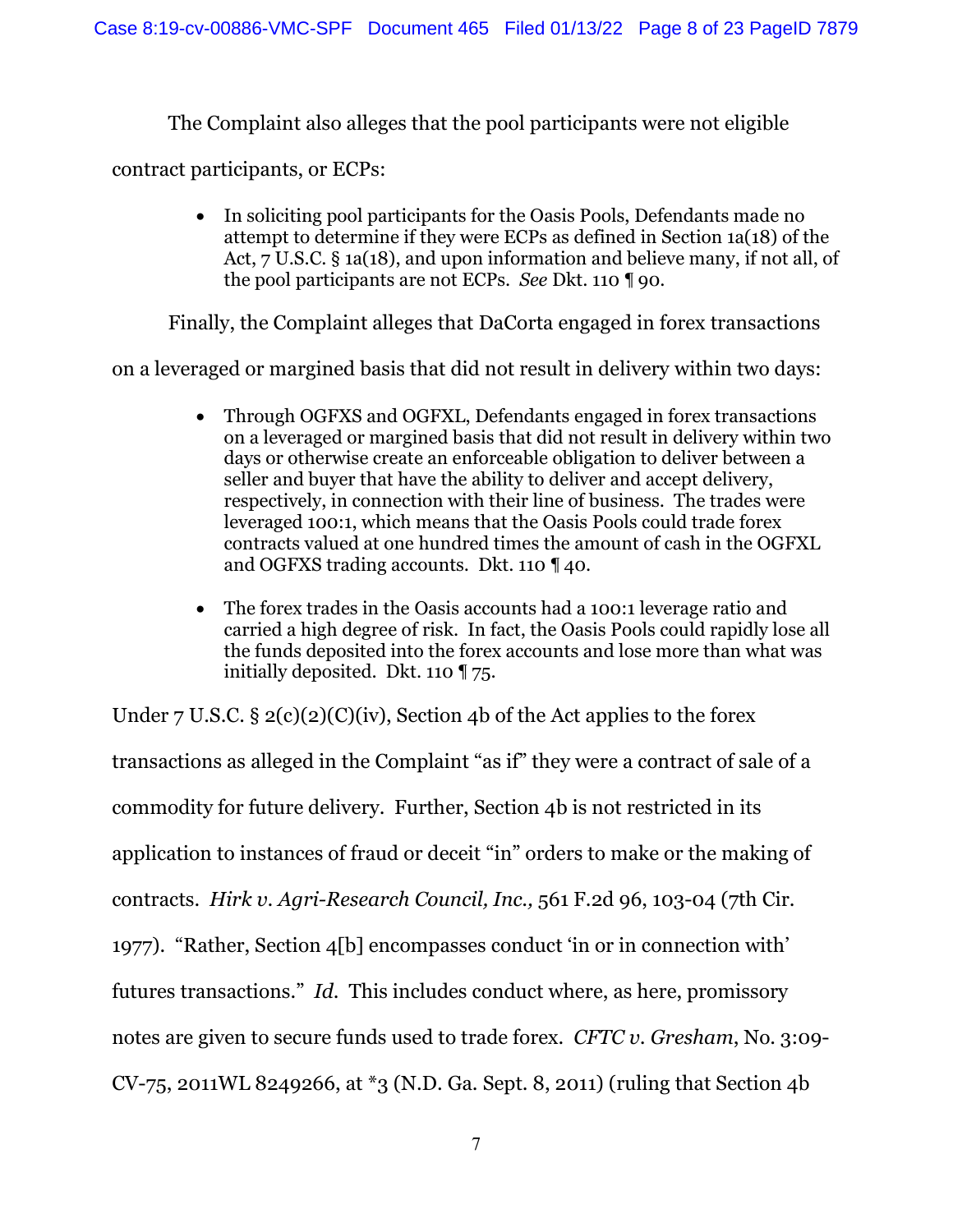encompasses fraudulent misrepresentations "in connection with" promissory

notes given to secure funds to trade forex).

Similarly, Defendant DaCorta violated 17 C.F.R. 5.2(b). Regulation 5.2(b)

provides, in relevant part, that:

[i]t shall be unlawful for any person, by use of the mails or by any means or instrumentality of interstate commerce, directly or indirectly, in or in connection with any retail forex transaction: (1) [t]o cheat or defraud or attempt to cheat or defraud any person; (2) [w]illfully to make or cause to be made to any person any false report or statement or cause to be entered for any person any false record; or (3) [w]illfully to deceive or attempt to deceive any person by any means whatsoever.

17 C.F.R. § 5.2(b) adds only one additional element not found in 7 U.S.C. 6b: that

defendant's conduct must involve "use of the mails or by any means or

instrumentality of interstate commerce." The Complaint alleges that Defendant

DaCorta used the telephone, email, bank wires, and the Internet to cheat or

defraud, willfully deceive, and/or make false reports or statements to Oasis pool

participants:

- Defendants made material misrepresentations and omissions to pool participants and prospective pool participants via the Oasis website, group conference calls hosted by Oasis, telephone calls, in-person meetings, and in promissory notes they executed with pool participants. Dkt. 110 ¶ 42.
- Defendants DaCorta and Montie led an investor conference call in which DaCorta stated, among other things, that the only risk associated with the Oasis Pools was if all the large banks failed or the dollar collapsed, that the only money at risk was what belonged to Oasis because the pool funds were just collateral, and that pool funds would be used only for forex trading. *See* Dkt. 110 ¶ 48; *see also id*. ¶ 52 (similar representations by DaCorta during call); ¶ 57 (similar confirmations by DaCorta during call).

Accepting the CFTC's allegations as true and drawing all reasonable

inferences in the CFTC's favor, the CFTC respectfully requests that the Court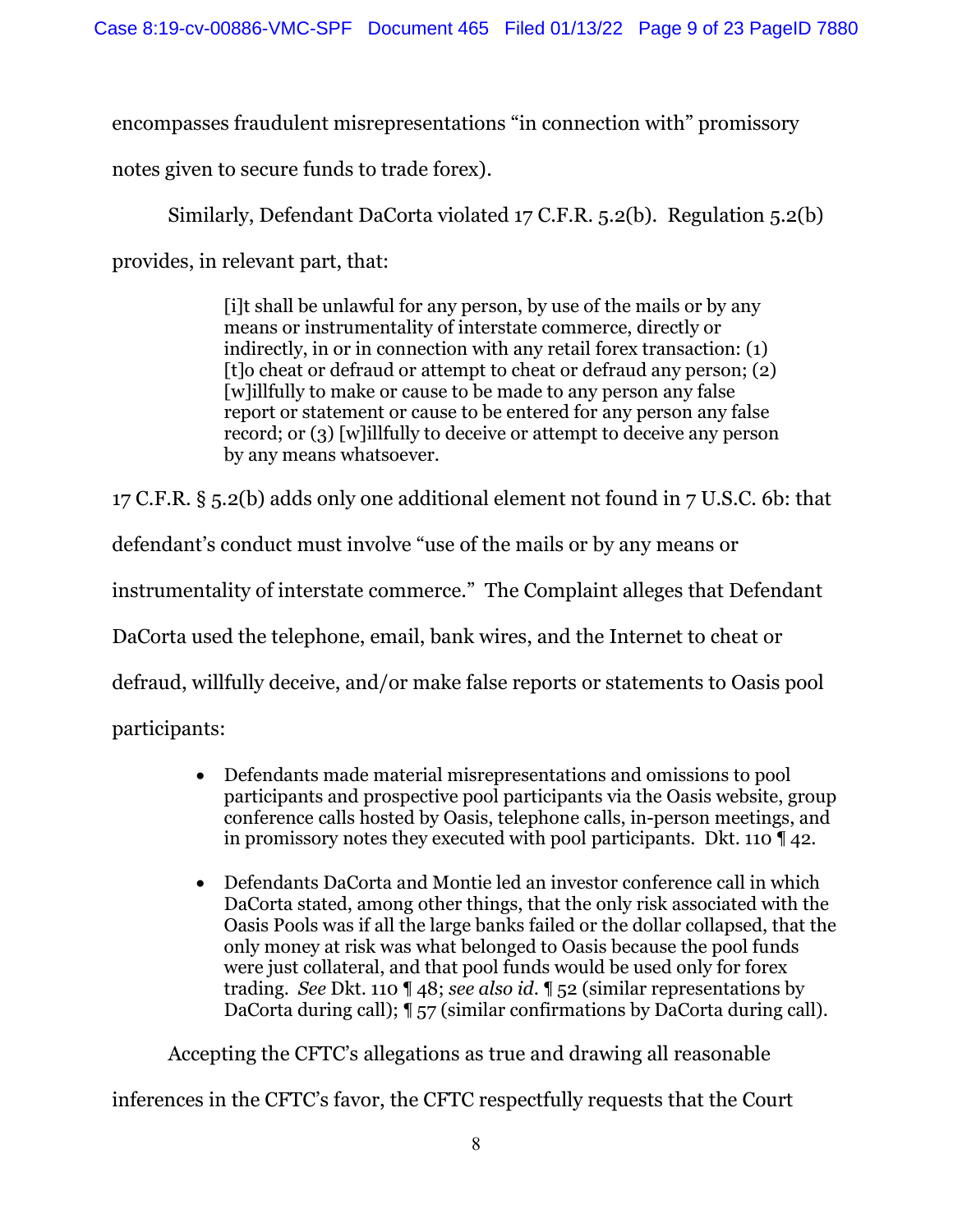deny Defendant DaCorta's Motion to Dismiss Count One for Failure to State a Claim.

## **B. The Complaint Alleges Sufficient Facts To Establish That DaCorta Was an AP of a CPO.**

With respect to Count Two of the Complaint for fraud and deceit by commodity pool operators and associated persons of commodity pool operators, Defendant DaCorta argues that:

- 7 U.S.C. § 6*o*(1)(A)-(B) pertains exclusively to any "commodity trading advisor, associated person of a commodity trading advisor, commodity pool operator, or associated person of a commodity pool operator" (Dkt. 454 ¶ 82); and
- 7 U.S.C. § 6*o*(1)(A)-(B) does not pertain to Defendant (*id*. ¶ 83).

Although not specifically articulated, presumably Defendant DaCorta's argument

is that 7 U.S.C. § 6*o* does not pertain to him because he was not an associated

person of a commodity pool operator, as alleged in the Complaint.

First, a "commodity pool" is defined under 7 U.S.C. § 1a(10)(A) as "any investment trust, syndicate, or similar form of enterprise operated for the purpose of trading in commodity interests," including for the trading of futures or forex. *See* 7 U.S.C. § 1a(10)(A)(ii). The Complaint alleges that OGFXS and OGFXL were both commodity pools:

- Between mid-April 2014 and the present, Defendants have fraudulently solicited hundreds of members of the public to invest approximately \$75 million in two commodity pools—OGFXL and OGFXS (collectively the "Oasis Pools")—that purportedly would trade in forex. Dkt. 110 ¶ 1.
- •
- Defendants have solicited hundreds of U.S. residents, continue to actively solicit U.S. residents to invest in the Oasis Pools, and have accepted funds for the Oasis Pools from at least 700 U.S. residents. *Id*. ¶ 32.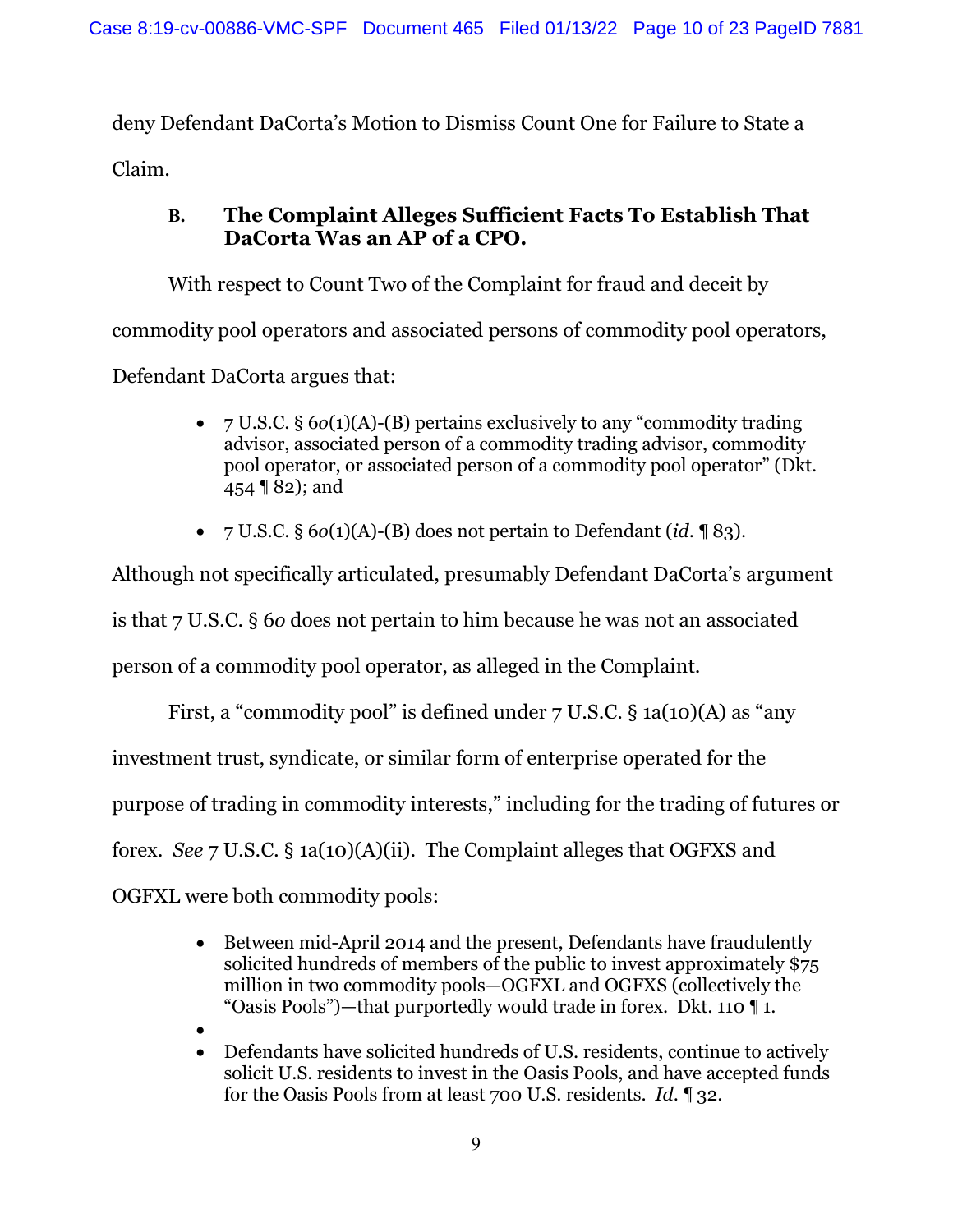A CPO is defined under  $7 \text{ U.S.C.}$  § 1a(11)(A)(i) of the Act as any person:

Engaged in a business that is the nature of a commodity pool, investment trust, syndicate, or similar form of enterprise, and who, in connection therewith, solicits, accepts, or receives from others, funds, securities, or property, either directly or through capital contributions, the sale of stock or other forms of securities, or otherwise, for the purpose of trading in commodity interests, including any—

- (I) Commodity for future delivery, security futures product, or swap; [or]
- (II) Agreement, contract, or transaction described in section  $2(c)(2)(C)(i)$  of this title or section  $2(c)(2)(D)(i)$  of this title.

Under 17 C.F.R.  $\S$  5.2(1)(d)(1), subject to certain exceptions not relevant here, any

person who operates or solicits funds, securities, or property for a pooled

investment vehicle and engages in retail forex transactions is defined as a retail

forex CPO. And finally, under  $7 \text{ U.S.C.}$  §  $2(c)(2)(c)(ii)(I)$ , agreements, contracts,

or transactions in retail forex and accounts or pooled investment vehicles are

subject to 7 U.S.C. § 6*o*, except in circumstances not relevant here.

Second, the Complaint sufficiently alleges that OIG and OM were CPOs:

- OIG and OM acted as commodity pool operators by soliciting, receiving, and accepting funds from pool participants for investment in the Oasis Pools. *See* Dkt. 110 ¶¶ 11-12; 28.
- Defendants have solicited hundreds of U.S. residents, continue to actively solicit U.S. residents to invest in the Oasis Pools, and have accepted funds for the Oasis Pools from at least 700 U.S. residents. Dkt. 110 ¶ 32.
- Defendants OIG and OM, by and through DaCorta and others (and/or their employees and agents), fraudulently solicited and obtained over \$75 million from approximately 650 pool participants as investments in the Oasis Pools. Dkt. 110 ¶ 42.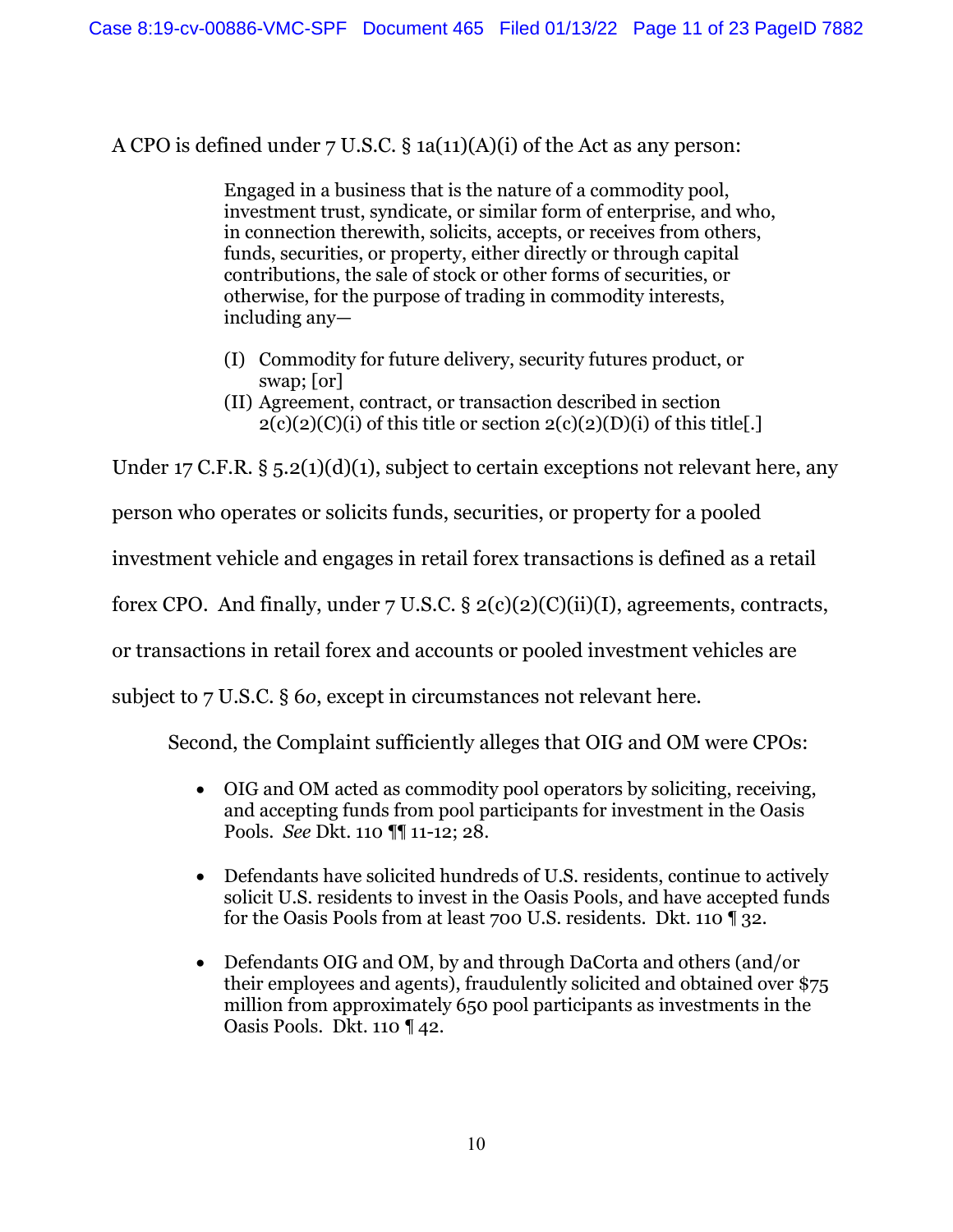In addition to sufficiently alleging that OIG and OM were CPOs, the Complaint sufficiently alleges that DaCorta was an associated person ("AP") of OIG and OM. 17 C.F.R. § 1.3 defines an associated person of a CPO as a natural person associated with a CPO:

> as a partner, officer, employee, consultant, or agent (or any natural person occupying a similar status or performing similar functions), in any capacity which involves (i) the solicitation of funds, securities, or property for a participation in a commodity pool or (ii) the supervision of any person or persons so engaged[.]

Any person associated, as defined above, with a retail forex CPO is similarly an associated person of a retail forex CPO.  $17$  C.F.R. § 5.1(d)(2).

DaCorta was a partner, officer, employee, consultant, and/or agent of OIG and OM. The Complaint alleges that Defendant DaCorta co-founded and is a principal shareholder and director of OIG; was the chief executive officer and chief investment officer; was responsible for all of OIG's investment decisions, trading execution, services, sales, clearly, and operations; and also signed OIG promissory notes. Dkt. 110 ¶ 14. The Complaint alleges that DaCorta was the sole signatory on Oasis Management bank accounts, and that during the Relevant Period DaCorta acted as an AP for CPOs OIG and OM by soliciting pool participants for investments in the Oasis Pools. *Id*. The Complaint also specifically alleges DaCorta's personal role in the solicitation of funds for investment in the OIG and OM commodity pools:

> • Based on Montie's and DaCorta's representations about the Oasis Pools, K.M. invested \$20,000 in Oasis in 2017 and \$37,500 in 2018, some of which was from her Roth IRA. Dkt. 110 ¶ 45.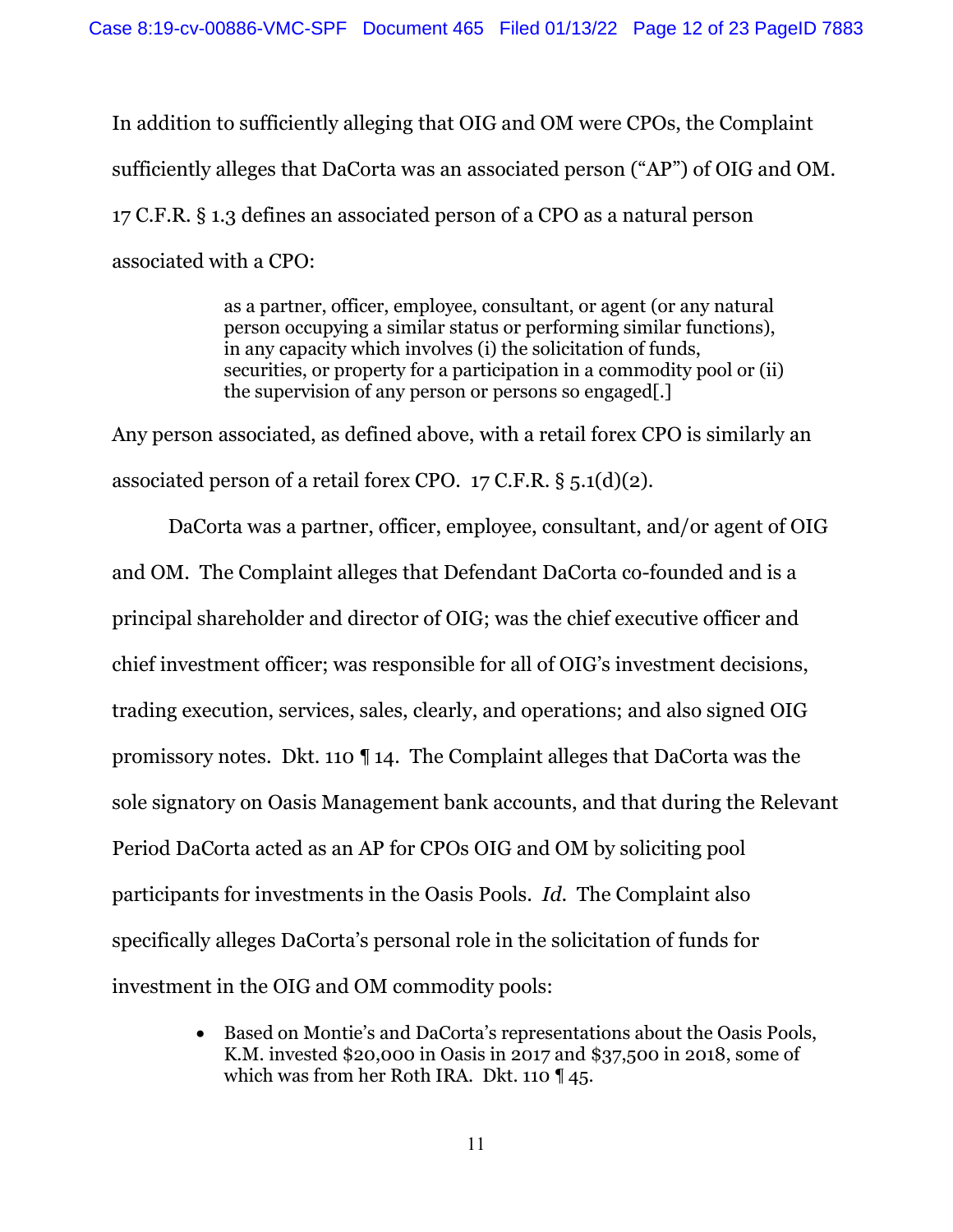- G.M. invested \$500,000 in the Oasis Pools beginning in November 2017, based on Montie's and DaCorta's representations about Oasis, approximately \$180,000 of which was from his IRA. Dkt. 110 ¶ 51.
- Based on Montie's, Haas's, and DaCorta's representations about Oasis, M.B. invested \$100,000 in Oasis in 2018, including money from IRAs. Dkt. 110 **[** 55.
- D.J.C. invested a total of \$750,000 in the Oasis Pools in October 2018, based on Montie's, Haas's, and DaCorta's representations. Dkt. 110 ¶ 58.
- C.M. invested \$66,000 in the Oasis Pools in 2018 based on representations by Montie, Haas, and DaCorta . Dkt. 110 ¶¶ 59-62.

The Complaint sufficiently alleges that Defendant DaCorta was an associated person of a CPO, and therefore the CFTC respectfully requests that the Court deny Defendant DaCorta's Motion to Dismiss Count Two for failure to state a claim.

## **C. The Complaint Sufficiently Alleges That DaCorta Was an AP Engaged in Forex Transactions.**

With respect to Count Three DaCorta argues, as in his argument against Count One, that he was not engaged in retail forex transactions. Dkt. 454 ¶ 90. For the same reasons enumerated in Part II.A., *supra*, the Complaint sufficiently alleges that DaCorta was engaged in retail forex transactions. DaCorta also argues, as in his argument against Count Two, that he was not a CPO as defined by statute or regulation, nor was he an associated person of a CPO. Dkt. 454 ¶ 92. For the same reasons enumerated in Part II.B., *supra*, the Complaint sufficiently alleges that DaCorta was an associated person of a CPO. The CFTC therefore respectfully requests that the Court deny Defendant DaCorta's Motion to Dismiss Count Three for failure to state a claim.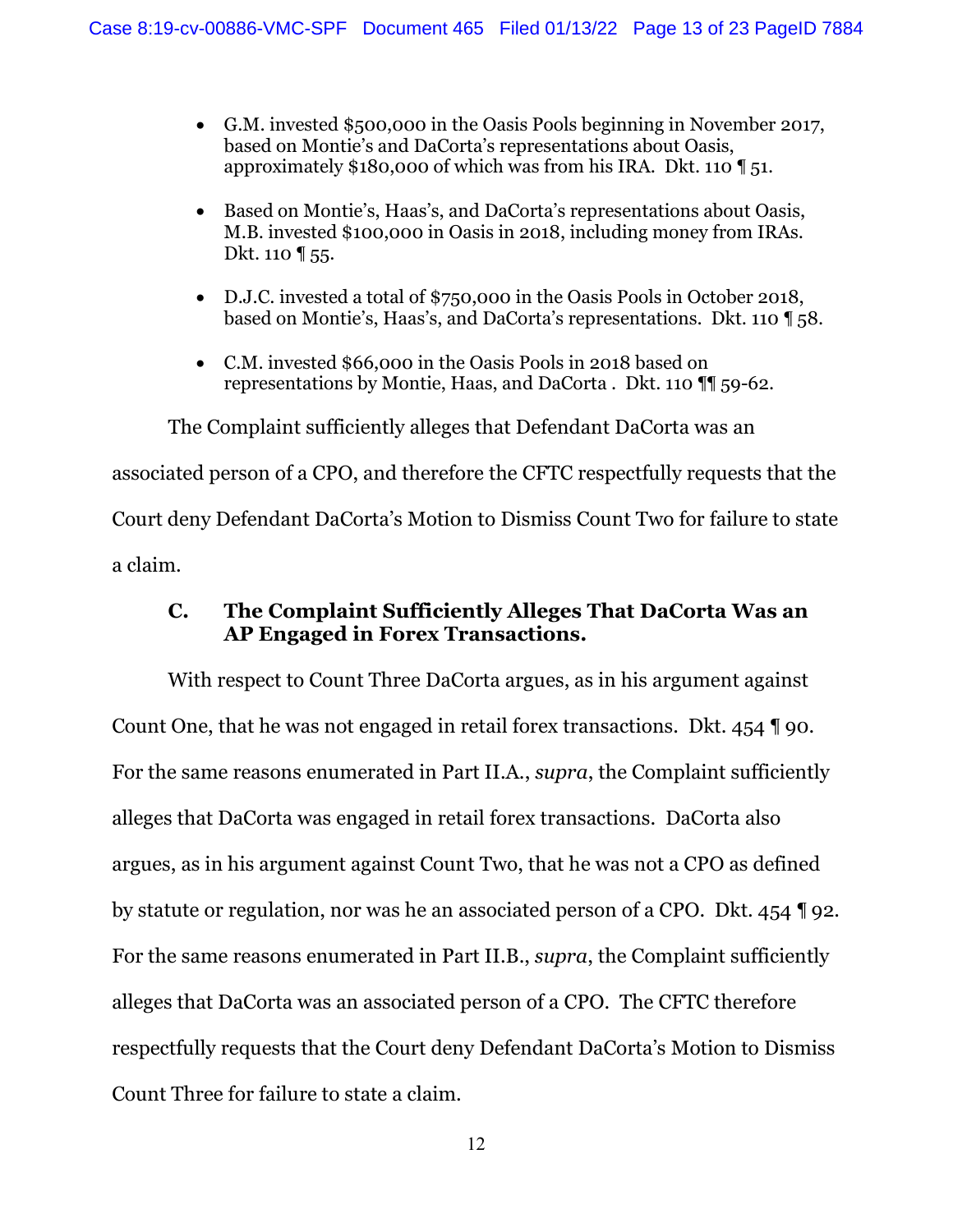### **D. The Complaint States a Claim Against DaCorta as a Controlling Person.**

With respect to Count Four, DaCorta states simply that he did not violate 17 C.F.R.  $\S$  4.20(b)-(c). Dkt. 454  $\P$  97. Based on prior arguments made by Defendant DaCorta, the CFTC assumes that DaCorta's basis for not violating Count Four is that he is not a CPO. The Complaint alleges that DaCorta is liable for OIG's and OM's violations of 17 C.F.R. § 4.20(b)-(c) as a control person of these entities and commodity pools:

> • By virtue of this conduct and the conduct further described herein, Defendants—either directly or as controlling persons—have engaged, are engaging, or are about to engage in acts and practices in violation of 7 U.S.C. §§ 6b(a)(2)(A)-(C), 6k(2), 6m(1), 6*o*(1)(A)-(B), 2(c)(2)(iii)(I)(cc), and  $17 \text{ C.F.R. }$  § 4.20(b)-(c), 4.21, 5.2(b)(1)-(3), 5.3(a)(2). Dkt. 110  $\text{T}$  5.

7 U.S.C. § 13c(b) states that a controlling person of an entity is liable for the violations of that entity if the controlling person knowingly induced the violations, directly or indirectly, or did not act in good faith. "A fundamental purpose of Section 13[(b)] is to allow the Commission to reach behind the corporate entity to the controlling individuals of the corporation and to impose liability for violations of the Act directly on such individuals as well as the corporation itself." *CFTC v. R.J. Fitzgerald & Co., Inc.*, 310 F.3d 1321, 1334 (11th Cir. 2002) (quoting *JCC, Inc. v. CFTC*, 63 F.3d 1557, 1567 (11th Cir. 1995)). The defendant in *R.J. Fitzgerald* was the company's principal and "exercised the ultimate choice-making power with the firm regarding its business decisions," "reviewed and approved the activities that [violated the Act]," and "was ultimately responsible for compliance with all applicable rules on commodities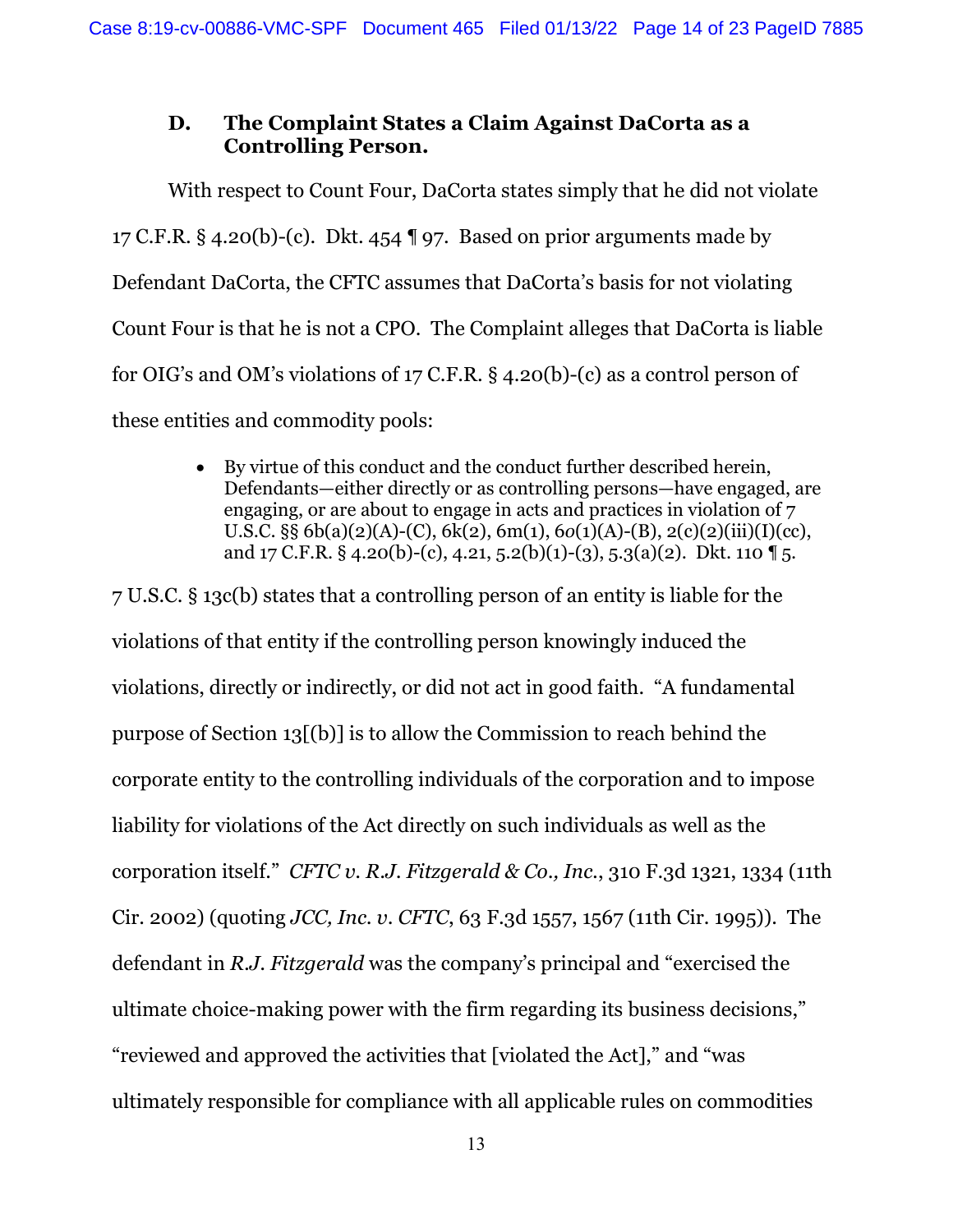solicitations." *Id*. The Complaint sufficiently alleges that Defendant DaCorta was a controlling person of OIG and OM:

- DaCorta co-founded and is a principal shareholder and director of OIG. He is also the chief executive officer and the chief investment officer of OIG and opened and was the sole signatory on OM bank accounts. Dkt. 110 ¶ 14.
- DaCorta was responsible for all of OIG's investment decisions, trading execution, services, sales, clearing and operations, and signed OIG promissory notes. *Id*.
- OIG is owned and directed by DaCorta, Anile, and Montie. Dkt. 110 ¶ 28.
- OM bank accounts received pool participant funds and are controlled by DaCorta. *Id*.
- OIG, OM, and Satellite Holdings share the same office and employees, commingle funds, and operate under one overarching name "Oasis." DaCorta and/or Anile own and control OIG, OM, OGFXL, and OGFXS. Dkt. 110 ¶ 29.
- During the Relevant Period, DaCorta was a controlling person of OIG. He co-founded and was a principal shareholder, director, president, chief executive officer, and chief investment officer of OIG. According to OIG's website, DaCorta is responsible for all investment decisions, trading execution, services, sales, clearing, and operations of OIG. DaCorta did not act in good faith or knowingly induced OIG's fraudulent acts. Dkt. 110 ¶ 113.
- During the Relevant Period, DaCorta was also a controlling person for OM. He opened bank accounts for OM in November 2011 and is the sole signatory on these accounts. DaCorta did not act in good faith or knowingly induced OM's fraudulent acts. Dkt. 110 ¶ 114.

The Complaint also sufficiently alleges that OIG and OM commingled pool funds

and failed to receive pool funds in the name of the Oasis Pools:

• Defendants OIG, OM, and Satellite Holdings, while acting as CPOs of the Oasis Pools, received pool funds that were not in the name of the Oasis Pools and commingled pool funds with non-pool property by depositing pool funds into the bank accounts of OM, Satellite Holdings, Fundadministration, and Mainstream, rather than separate bank accounts specifically designated for the Oasis Pools. Dkt. 110 ¶ 107.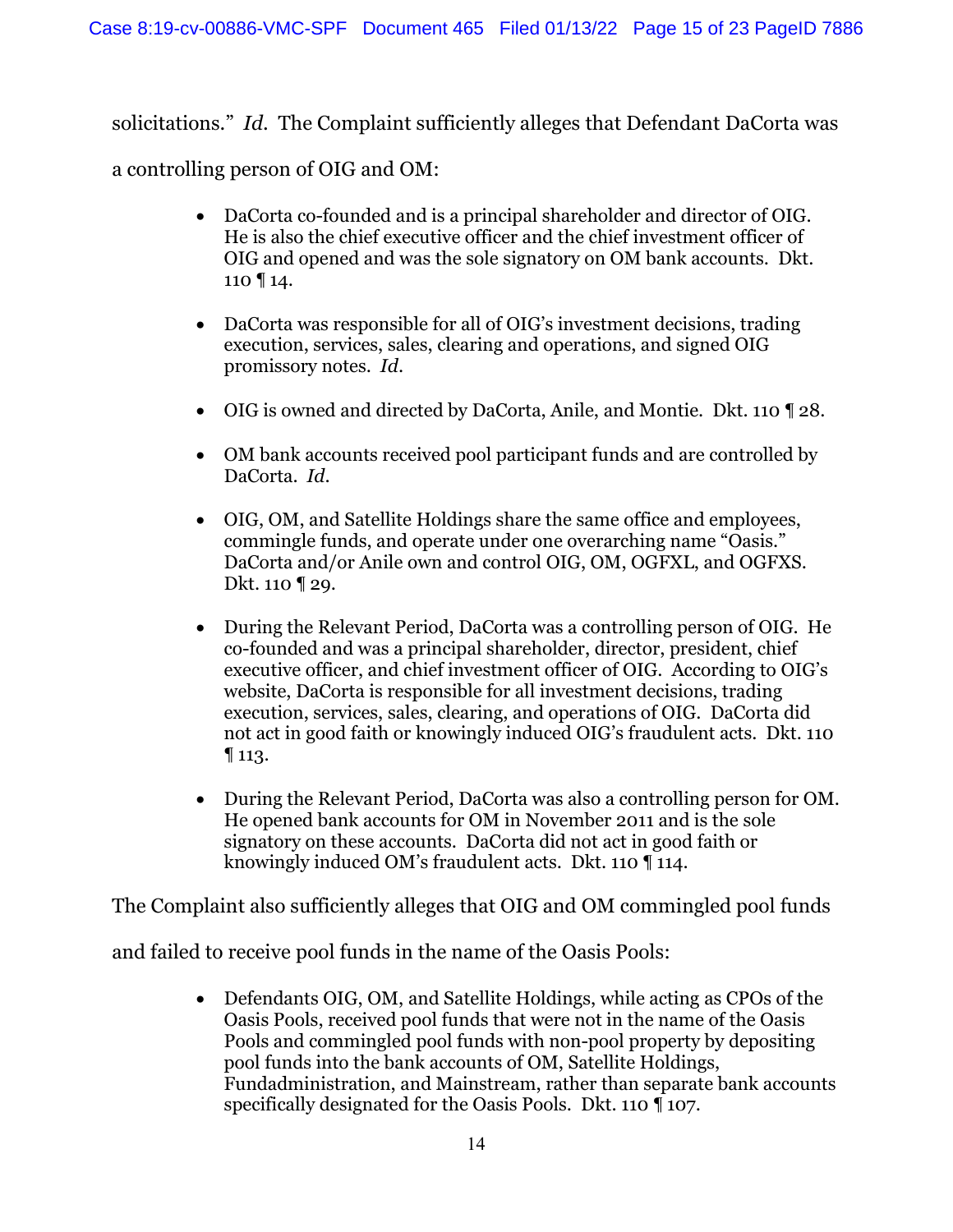• While acting as CPOs of the Oasis Pools, Defendants OIG, OM, and Satellite Holdings commingled pool funds with non-pool property by transferring pool funds from the OM, Satellite Holdings, Fundadministration, and Mainstream bank accounts into other accounts holding non-pool funds. *Id*. ¶ 108.

Because the Complaint sufficiently alleges facts to support its claim against Defendant DaCorta as a controlling person of the Oasis Pools, the CFTC respectfully requests that the Court deny DaCorta's Motion to Dismiss Count Four for failure to state a claim.

## **E. The Complaint States a Claim for Failure To Provide Pool Disclosures.**

 Finally, with respect to Count Five, DaCorta argues that he was not a commodity pool operator registered or required to be registered under the Act (Dkt. 454 ¶ 101) and that he did not violate 17 C.F.R. 4.21 (*id*. ¶ 102). As discussed more fully in the CFTC's argument in Part II.D., *supra*, the Complaint alleges that DaCorta is liable for OIG's and OM's violations of 17 C.F.R. § 4.21 as a control person of these entities and commodity pools. The Complaint also sufficiently alleges that OIG and OM failed to provide pool disclosures and other relevant documents as required under 17 C.F.R. § 4.21:

- At or near the time of investment, Defendants provided potential pool participants with a document titled "Agreement and Risk Disclosures," along with a "Promissory Note and Loan Agreement" (Dkt. 110 ¶ 109), which purported to alert investors to risks associated with investing in forex, but also guaranteed pool participants a 12% annual return (*id*. ¶ 110).
- Defendants' Agreement and Risk Disclosures did not include the required cautionary statement to investors or a full and complete risk disclosure, including the risks involved in foreign futures contracts and retail forex trading. *Id*. ¶ 111.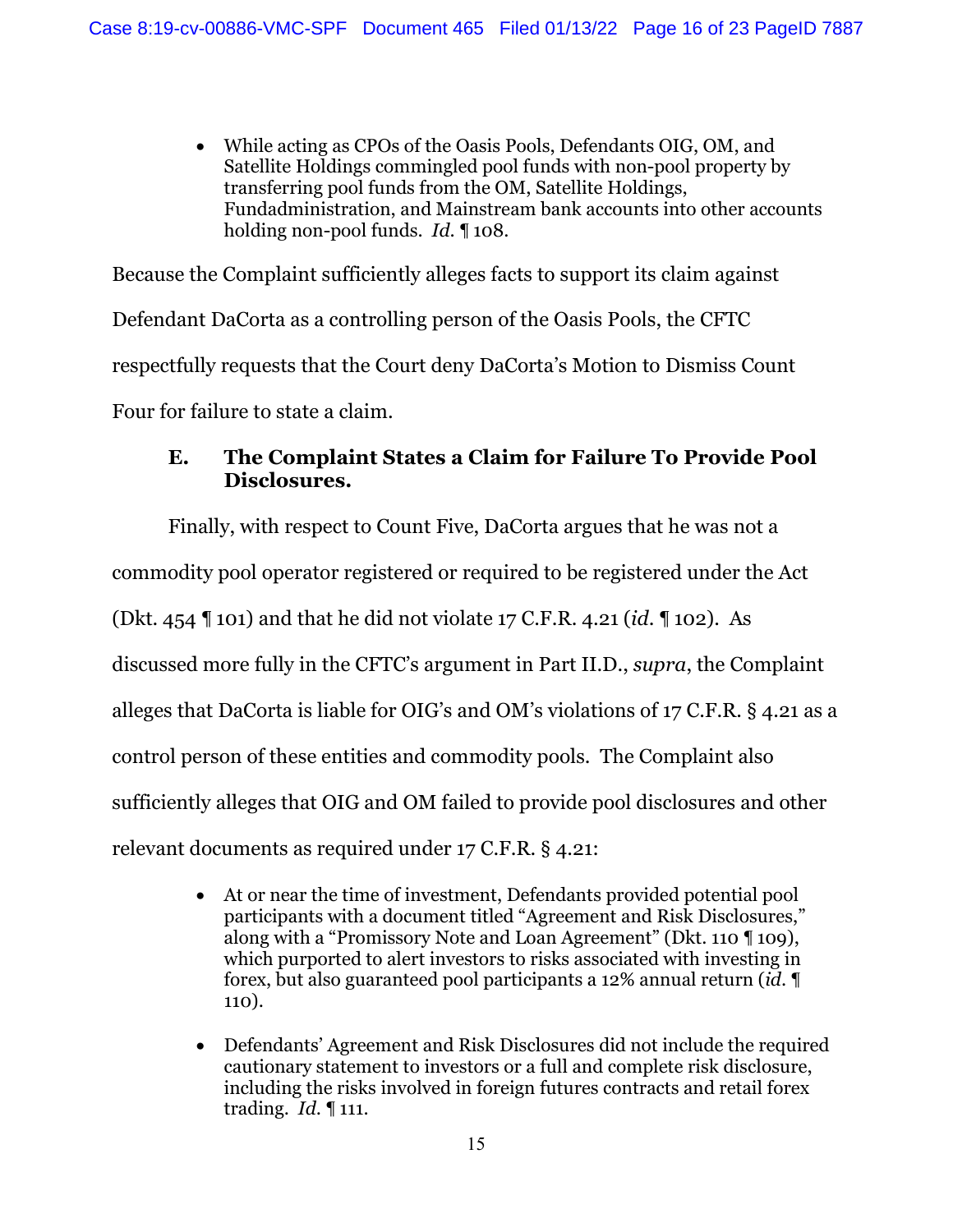• Defendants also failed to provide pool participants with additional required information, including but not limited to, the fees and expenses incurred by the Oasis Pools, past performance disclosures, and a statement that the CPO is required to provide to all pool participants with monthly or quarterly account statements, as well as an annual report containing financial statements certified by an independent public account. *Id*. ¶ 112.

Because the Complaint sufficiently alleges facts to support its claim for DaCorta's violation of Regulation 4.21 as a controlling person as previously discussed, the CFTC respectfully requests that the Court deny DaCorta's Motion to Dismiss Count Five for failure to state a claim.

## **F. Defendant DaCorta's Alleged Reliance on Counsel Does Not Support a Motion To Dismiss for Failure To State a Claim.**

In his arguments under each count in support of his Motion to Dismiss for failure to state a claim under Fed. R. Civ. P. 12(b)(6), Defendant DaCorta asserts that he "trusted and relied solely on counsel, attorney Joseph S. Anile II, regarding all legal matters." Dkt. 454 ¶¶ 8, 19, 22-25, 51, 54, 76, 79, 84, 90, 93, 97, 102. Defendant makes no argument—and the CFTC is unaware of same—that a defendant's reliance on counsel, if any, provides independent grounds for a complaint's dismissal for failure to state a claim. For this and all of the reasons above, the CFTC respectfully requests that the Court deny Defendant DaCorta's Motion to Dismiss for failure to state a claim.

# **III. The CFTC Has Prosecuted Its Claim to the Extent Allowable Under the Stay.**

On July 12, 2019, the Court ordered that this matter be administratively closed and deadlines stayed until the expiration of the stay (with limited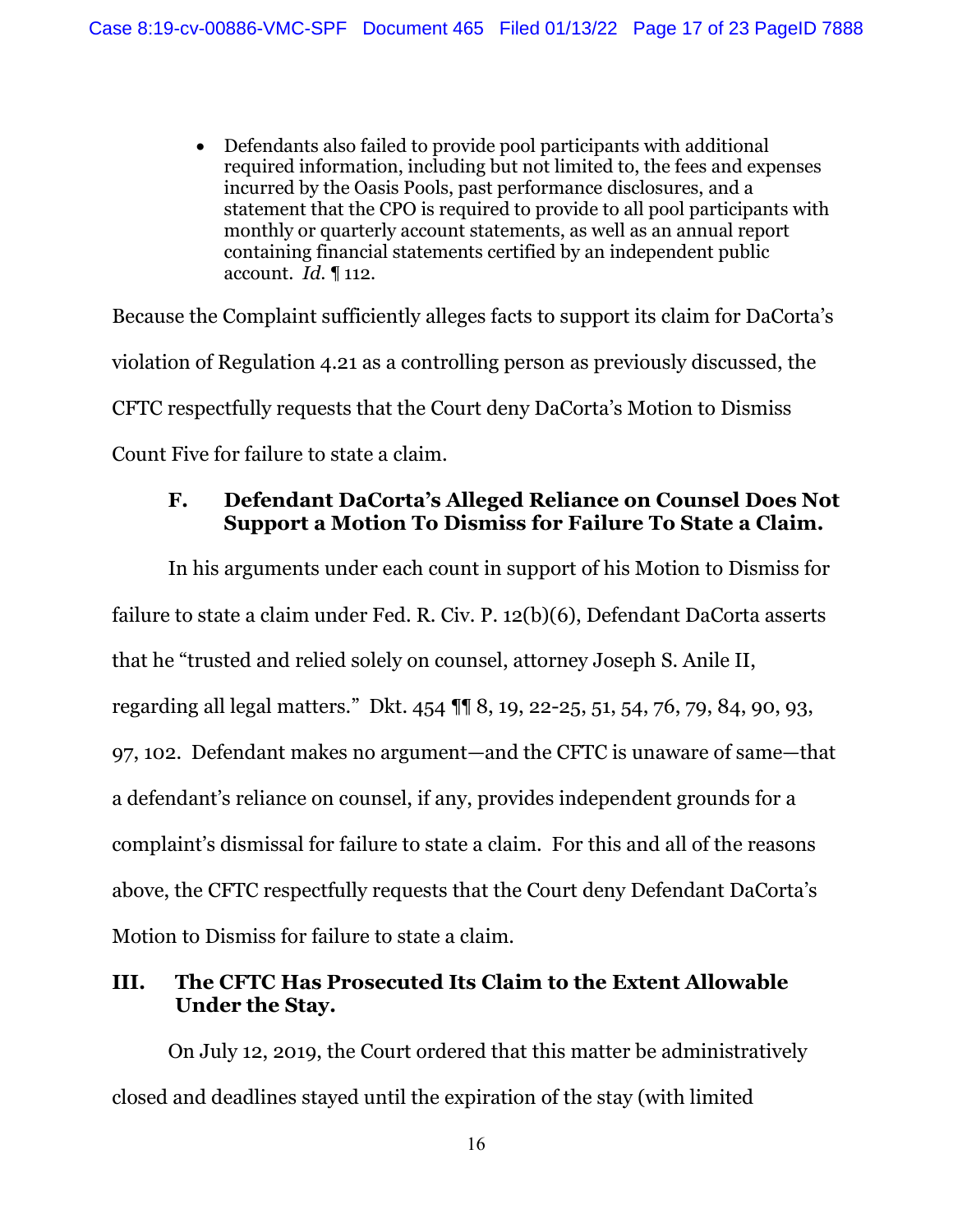exceptions for the appointed receiver to fulfill his mandate). Dkt. 179. "A district court may stay civil proceedings when related criminal proceedings are imminent or pending, and it will sometimes be prudential to do so." *SEC v. LaGuardia*, 435 F.Supp.3d 616, 621 (S.D.N.Y. 2020) (granting motion to stay SEC action during pendency of criminal proceedings); *see also SEC v. Palleschi*, No. 2:21-cv-530, 2021 WL 4710773, at \*1-2 (M.D. Fla. Sept. 24, 2021) (same).

In its Motion for Temporary Stay of All Proceedings, Including Staying Entry of a Case Management and Scheduling Order, to Prevent Harm to Federal Criminal Investigation ("Motion for Stay") (Dkt. 149), Intervenor United States sought a stay of these proceedings due, in part, to its pending criminal investigation of DaCorta. *Id*., p. 11. In this Motion for Stay, Intervenor United States represented that Defendant DaCorta had no objection to the requested stay (Dkt. 149, p. 25). On four subsequent occasions since the initial Stay Order, Intervenor United States has sought extensions of the Stay Order (Dkt. 215, 282, 353, 417), and Defendant DaCorta has similarly not objected to any of these requests for extension, all of which have been entered by this Court. Yet Defendant DaCorta argues that the CFTC's failure to object to the requests supports a claim for involuntary dismissal. *See* Dkt. 454 ¶¶ 115-116 ("Plaintiff has unreasonably failed to object to any motion for a stay of the proceedings . . . [and its] failure to prosecute prompts Defendant to move this Court to dismiss the instant case under FRCP [] 41(b)").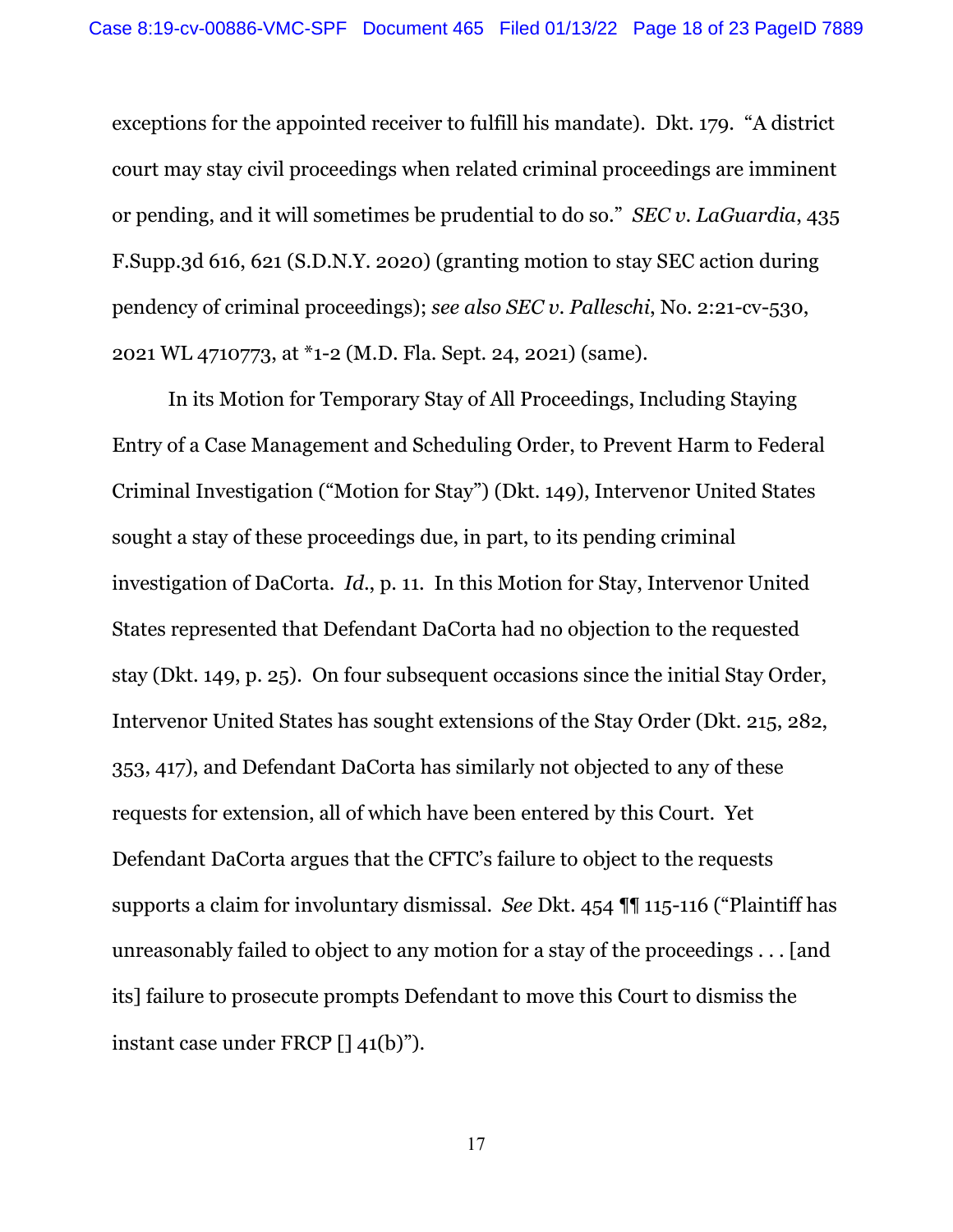If the CFTC prosecuted the case against Defendant DaCorta, as suggested by DaCorta himself, the CFTC would be in direct violation of the Court's Stay Order. Failure to prosecute Defendant DaCorta therefore cannot be the basis for a Rule 41(b) motion for involuntary dismissal. The CFTC has, however, expressed its willingness for modifications to the Stay Order to advance the case in a manner not detrimental to the interests of Intervenor United States. S*ee* Dkt. 225 (requesting that any grant of extension of the stay be accompanied by an order granting Mainstream leave to move the Court for further relief including a motion to partially lift the stay); Dkt. 391 (requesting limited relief from stay to conduct third-party discovery). The CFTC therefore respectfully requests that the Court deny Defendant DaCorta's Motion to Dismiss the Complaint under Rule 41(b).

#### **IV. The CFTC's Complaint Is Not Frivolous.**

The CFTC's Complaint is not frivolous. The entirety of Defendant DaCorta's argument that the CFTC's Complaint should be dismissed as frivolous is stated in one sentence:

> The Complaint, being wholly without any arguable basis in law or fact, presents no realistic chance of success and is therefore dismissible as frivolous.

Dkt. 454 ¶ 106. In support of the dismissal as frivolous, DaCorta cites *Moreland v. Wharton*, 899 F.2d 1168 (11th Cir. 1990). Dkt. 454 ¶ 105. But *Moreland* was decided in the context of a prisoner proceeding *in forma pauperis*, and was decided under 28 U.S.C. § 1915, a statute granting "a broad grant of discretion to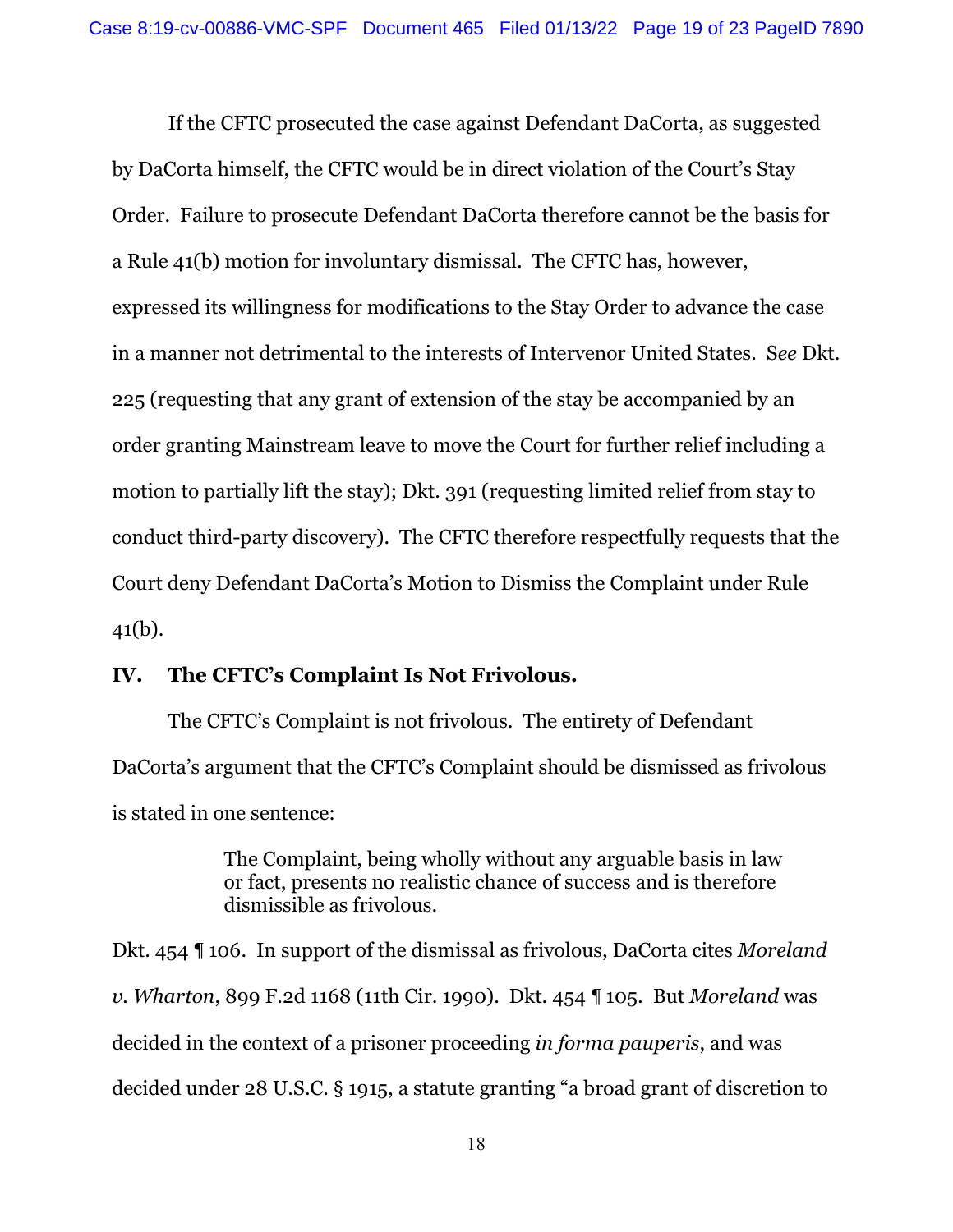the courts regarding management of IFP actions." *Id*. at 1169. Ultimately, the court of appeals vacated and remanded the district court's dismissal of the prisoner's complaint, finding that the district court should have conducted an inquiry because "the complaint presents an arguable basis in law and contains unfanciful facts." *Id*. at 1171.

Because Defendant DaCorta seeks dismissal of the CFTC's Complaint as frivolous under *Moreland* (Dkt. 454 ¶ 5), and *Moreland* addresses a very specific statute applicable only to prisoners filing cases *in forma pauperis*, the CFTC respectfully requests that this Court deny Defendant DaCorta's motion to dismiss the Complaint as frivolous.

### **V. The CFTC's Claims and Legal Contentions in the Complaint Are Warranted by Existing Law.**

DaCorta argues that the CFTC violated Rule  $11(b)(2)$  by submitting claims and legal contentions in a Complaint that were unwarranted by existing law (Dkt. 454 ¶¶ 58-59), but merely makes the same argument as in the rest of his Motion to Dismiss—factual arguments not proper under Rule 11(b)(2).

First, to the extent that DaCorta is requesting sanctions under Rule 11 (*see* Dkt. 454 ¶ 124), a motion for sanctions "must be made separately from any other motion and must describe the specific conduct that allegedly violates Rule 11(b)." *Hooker v. Wilkie*, No. 8:18-cv-2000-T-36JSS, 2020 WL 4428760, at \*3 (M.D. Fla. July 31, 2020). In addition to failing to file as a separate motion, DaCorta fails to offer any explanation for why the CFTC's Complaint runs afoul of Rule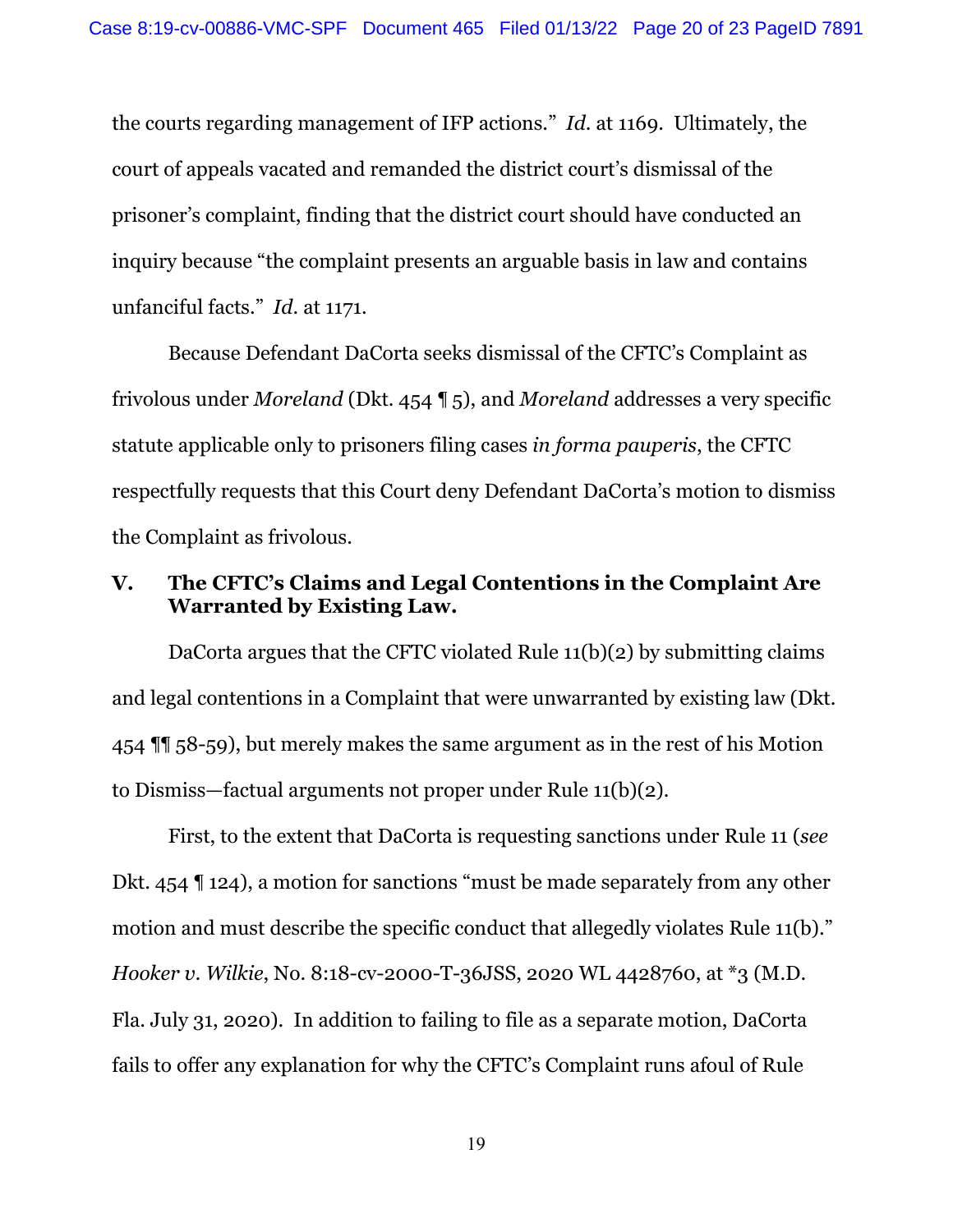11(b)(2), and merely lists the factual allegations that he disagrees with, stating summarily that they are unwarranted by existing law and unsupported by evidence. Dkt. 454 ¶ 59. DaCorta similarly fails to provide any case law or legal authority in support of his argument under Rule 11(b)(2). *See Hooker*, 2020 WL 4428760, at \*6 (denying Rule 11 motion where movant provided no case law or legal authority that response contained sanctionable conduct).

Second, DaCorta did not comply with the safe harbor provision of Rule 11. *See* F.R.C.P. 11(c)(2) ( "[t]he motion must be served, . . . but it must not be filed or presented to the Court if the challenged paper, claim, defense, contention, or denial is withdrawn or appropriately corrected within 21 days after service or within another time the court sets")

Regardless, the assertions that DaCorta cites in favor of a violation of Rule 11(b)(2) are inherently questions of fact, and questions of fact cannot be determined to be "objectively frivolous" as required for a violation of Rule 11. *See Etkin & Co., Inc. v. SBD LLC*, No. 11-21321, 2013 WL 12092534, at \* 5 (S.D. Fla. Jan. 9, 2013) (report and recommendation adopted in No. 11-21321, Dkt. 478 (S.D. Fla. Jan. 29, 2013)). The CFTC therefore respectfully requests that the Court deny Defendant DaCorta's Motion to Dismiss under Rule 11(b)(2).

#### **CONCLUSION**

For all of the foregoing reasons, the CFTC requests that the Court deny Defendant DaCorta's Motion to Dismiss in its entirety.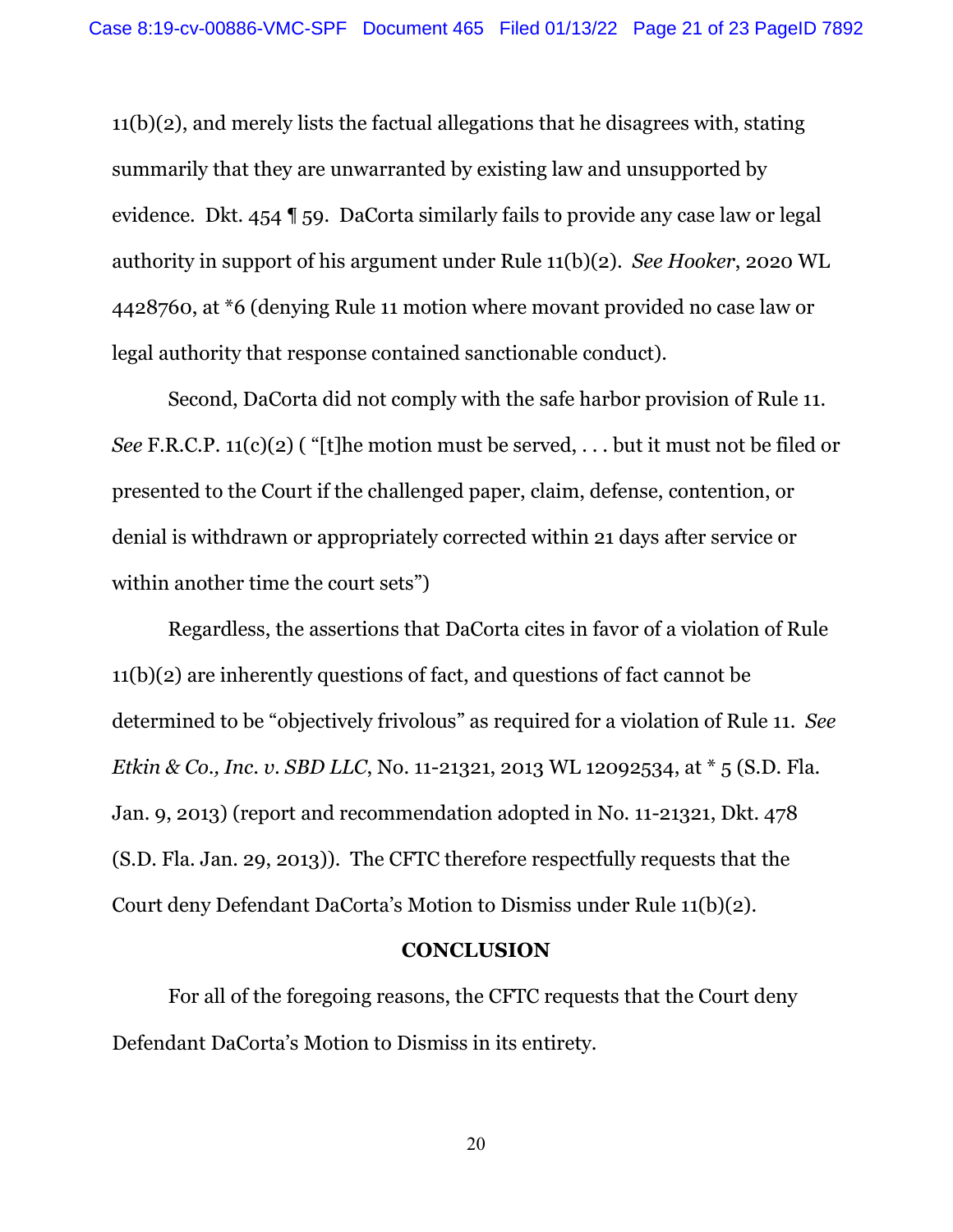Dated: January 13, 2022 Respectfully submitted,

## **COMMODITY FUTURES TRADING COMMISSION**

By: /s/ *J. Alison Auxter* Jeff C. Le Riche, [jleriche@cftc.gov](mailto:jleriche@cftc.gov) TRIAL COUNSEL J. Alison Auxter, aauxter@cftc.gov Clemon D. Ashley, [cashley@cftc.gov](mailto:cashley@cftc.gov) Attorneys for Plaintiff COMMODITY FUTURES TRADING **COMMISSION** 2600 Grand Blvd., Suite 210 Kansas City, MO 64108 (816) 960-7700 (816) 960-7751 (fax)